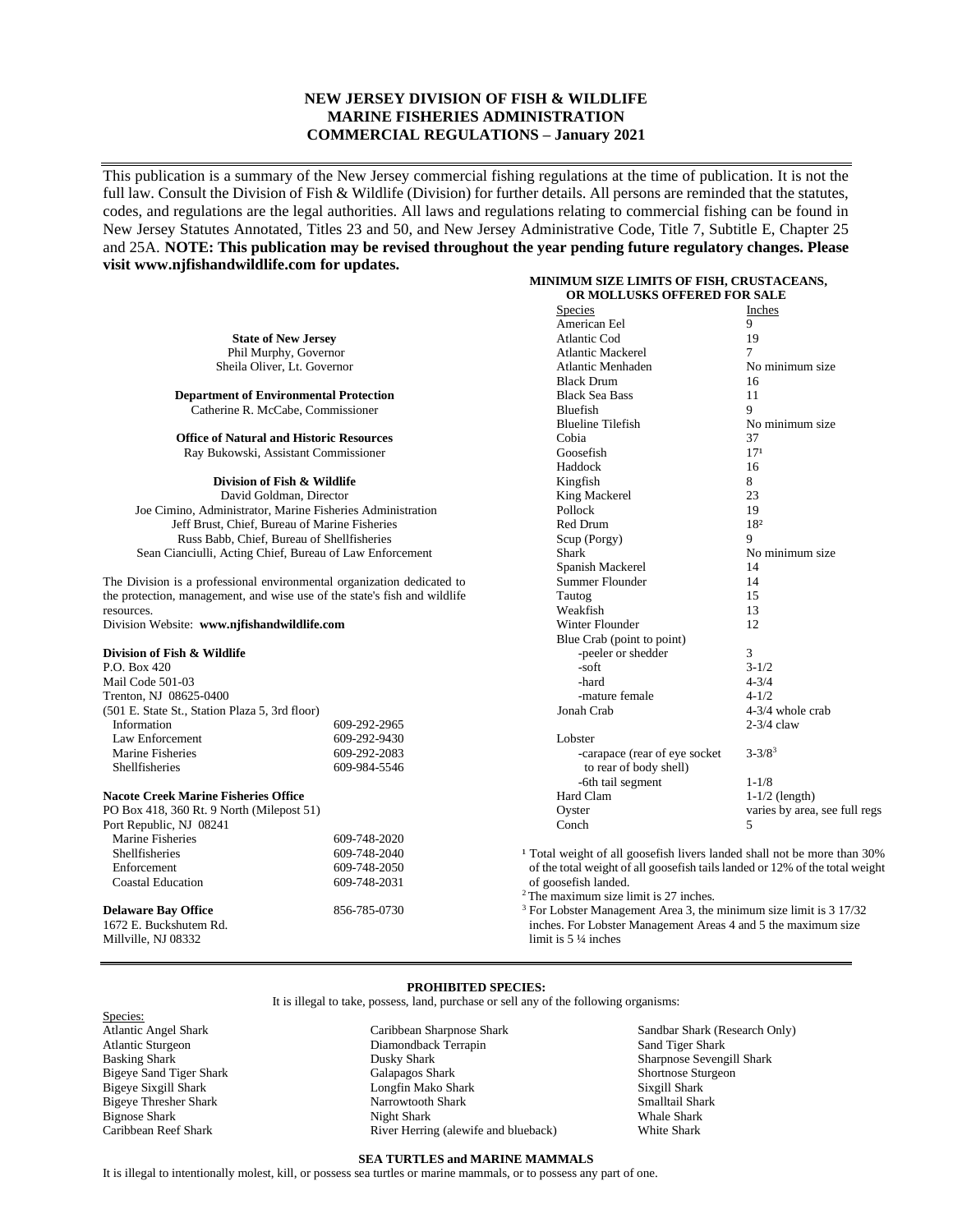## **LIMITED ENTRY PROGRAMS**

When a fishery management plan requires an annual commercial quota, fishery managers generally establish control dates for no new entry into the fishery and establish eligibility criteria for defined past years of participation to protect traditional harvesters whose landings usually serve as the basis for the required annual quota. Fishermen permit systems are usually developed to identify the participants in a fishery and track their landings in monitoring seasonal and annual quotas. Permits may also be developed to determine gear allocations and daily trip limits. When a seasonal or annual quota is projected to be taken, fishery managers can then easily notify all permit holders in a timely manner to avoid exceeding established quotas. Quota overages within a season or year are usually subtracted from the following seasonal or annual quota. At the present time, New Jersey or the National Marine Fisheries Service (NMFS) issues species specific permits to qualifying individuals to control harvest or document harvest for these fisheries: American lobster, American shad, Atlantic menhaden, black sea bass, bluefish, horseshoe crabs, scup, sharks (other than prohibited species), spiny dogfish, summer flounder, and tautog. Usually, species-specific dealer permits are also issued to track commercial landings on a more frequent basis. Fishery managers develop permit transferability allowances to provide for new entrants into these fisheries.

In other instances, fishery managers will establish effort controls by restricting licenses for certain gear types or controlling the allocation of the number of nets, pots, etc. allowed to be fished by each license holder. Previously, New Jersey implemented limited entry programs for gill netting and fish potting to control the proliferation of these gears throughout marine waters. The lobster fishery is controlled through the set allocation of lobster pots to each fisherman based on historical participation and the lobster permit for which he or she qualifies. License transferability allowances are provided for new entrants into these fisheries.

Additionally, crab pot, trot line, and crab dredge licenses are capped to control growth in these fisheries but lotteries exist to allow for new entrants into these fisheries when the number of licenses falls below the threshold level due to attrition. A Delaware Bay Gill Net Permit system exists to restrict the growth of gill net activity in the lower Delaware Bay and a Gill Net Mesh Exemption Permit exists to allow fishermen to pursue their small mesh traditional fishery for white perch and other species at a time when larger mesh gill nets are required to protect weakfish stocks.

### **For more detail on limited entry programs to specific species or gear types, see the appropriate section below.**

### **REGULATIONS PERTAINING TO SPECIFIC SPECIES**

**GENERAL NOTE**: To "land" any fish shall mean to begin offloading fish, to offload fish, or to enter port with fish. Wanton waste of fish is prohibited. This shall not apply to those fish which are released while still alive and subsequently die or to those fish taken inadvertently by net (bycatch) and subsequently die.

#### **AMERICAN EEL**

An individual shall not take or possess any American eel less than nine inches total length. To take more than 25 American eels per day, use more than 2 miniature fykes or pots, or to sell/barter eels, requires a miniature fyke/pot license. Mandatory reporting for commercial eel harvesters is required. Any miniature fyke or pot being used to fish for American eels must have a minimum mesh size of one half inch by one half inch. It is illegal to harvest eels from non-baited gear from September 1 through December 31. *SEE SPECIAL RESTRICTIONS* under specific gear types.

#### **ATLANTIC MENHADEN**

Please see the attached summary on page 17 for the commercial menhaden fishery regulations in New Jersey. Consult the Division's website or call 609-748-2020 for updates**.**

## **BLACK DRUM**

Commercial fishermen should be aware that an annual black drum quota of 65,000 pounds is in effect for New Jersey. A vessel shall not possess or land and a dealer shall not accept from any person or vessel greater than 10,000 pounds in any one day.

#### **BLACK SEA BASS**

A vessel that does not possess a New Jersey Black Sea Bass Permit shall not land more than 100 pounds of black sea bass during the period of January 1 through December 31 on any trip, provided the amount of black sea bass landed from any vessel shall not exceed 10%, by weight, of the total weight of all species landed and sold.

New Jersey's annual black sea bass harvest quota is determined by the Atlantic States Marine Fisheries Commission (ASMFC). Ten percent of New Jersey's black sea bass quota is set aside for by-catch landings. The New Jersey quota is divided into six seasons (January to February; March to April; May to June; July to August; September to October; and November to December). All commercial landings of black sea bass are applied to the annual quota. Every directed fishery season will start on the first calendar day of the applicable month. Each subsequent period will begin on Sunday and end on the first or second following Saturday. Daily trip limits and the number of landings a vessel may make in any one- or two-week period (Sunday through Saturday) have been established for each season. New Jersey Black Sea Bass Permit holders will be notified of daily trip limits and allowable landing days for each season via letter by first class mail. No vessel shall land, and no dealer shall accept from any one vessel, more than the daily trip limit of black sea bass in any one calendar day. Once the season has been closed for the directed commercial black sea bass fishery, no vessel or person can land, and no dealer can accept any black sea bass landed in New Jersey in excess of the by-catch allowances specified above. If the entire season and/or annual quota including the by-catch allowance has been landed, then no vessel or person can land and no dealer can accept any black sea bass landed in New Jersey. The Department of Environmental Protection's (Department) Commissioner (Commissioner) shall close the commercial black sea bass fishery upon two days' public notice of the projected date the seasonal percentage of the annual quota shall be caught. Any harvester or vessel landing black sea bass in New Jersey for the purpose of sale must sell all black sea bass to a permitted New Jersey Black Sea Bass Dealer. A New Jersey Black Sea Bass Dealer's Permit is required of all dealers buying black sea bass. New Jersey Black Sea Bass dealers must submit daily landing reports during the period January 1 through April 15 and weekly reports during the period April 16 through December 31.

A vessel possessing a New Jersey Black Sea Bass Permit to commercially harvest black sea bass by angling or hook and line is ineligible to operate under that permit when carrying passengers for hire.

The application period for black sea bass permits has closed and no additional permits are being issued. Black sea bass permits may be transferred to replacement vessels that are up to 10% larger in length and tonnage and up to 20% greater horsepower of the originally permitted vessel. Permit transfers cannot occur if the vessel's black sea bass permit is pending revocation or court action.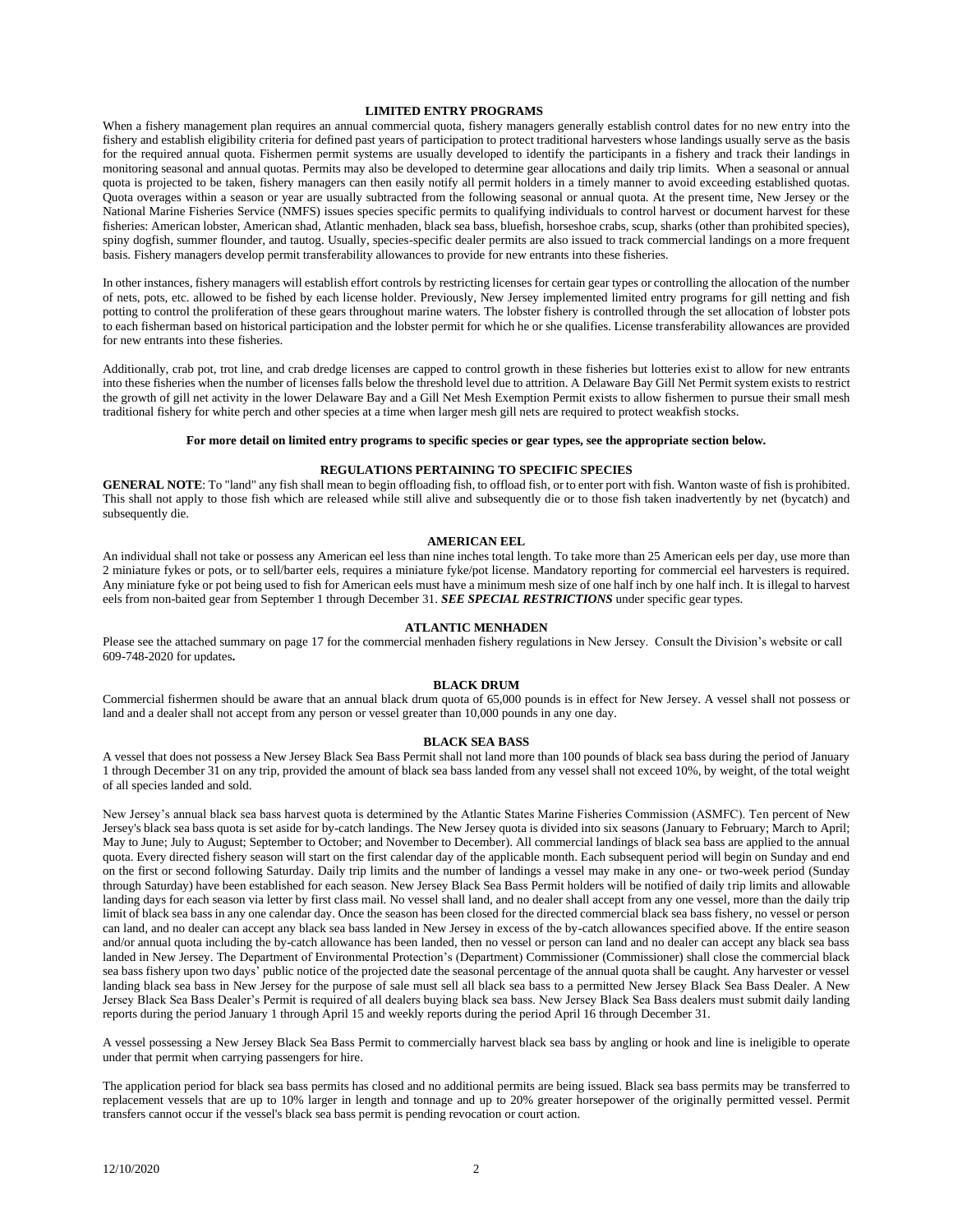Unloading of black sea bass can only occur between 6:00 AM and 6:00 PM from November 1 through April 30 and between 6:00 AM and 8:00 PM from May 1 through October 31. The Department must be notified of the time and place of unloading of the vessel at least two hours in advance by calling 609-748-2050.

A Possession in Excess of Daily Limit Vessel License is required to possess on board a vessel, in New Jersey State waters, an amount of black sea bass or summer flounder exceeding the current New Jersey trip limit, for the purposes of unloading the additional fish in another state. License holders and affiliated dealers are subject to all requirements of the Possession in Excess of Daily Limit License statute N.J.A.S. 23:2B-24. Any person who violates the provisions of N.J.S.A. 23:2B-24 shall be subject to the penalties as provided by N.J.A.S. 23:2B-14. Additional information is available on the Division's website.

NOTICE: All New Jersey Black Sea Bass Dealer's reports should be submitted electronically through the Standard Atlantic Fisheries Information System (SAFIS). The frequency of State mandated reporting of landings takes precedence over the frequency of SAFIS reporting under Federal requirements.

## **BLUE CRABS**

Harvest, sale, and consumption of crabs from the Newark Bay Complex are prohibited. The Newark Bay Complex includes Newark Bay, Passaic River (up to Dundee Dam), Hackensack River (up to Oradell Dam), Arthur Kill, Kill Van Kull, and tidal portions of all tributaries.

Taking of females with eggs attached or from which eggs have been removed is prohibited.

Gear<br>Crab Pot/Trot Line Delaware Bay Delaware Bay and its tributaries – December 5 - April 5; all other waters – December 1 - March 14 Crab Dredge Delaware Bay – April16 – November 14; all other waters – April 1 - November 30. Sunday dredging allowed only north of Rt. 36, in the Atlantic Ocean, and Delaware Bay

#### **BLUEFISH**

All commercial landings of bluefish in New Jersey are applied to the annual bluefish harvest quota. All vessels engaged in the commercial harvest of bluefish must possess a valid commercial bluefish permit issued by the NMFS. No fish dealer shall accept any bluefish from any vessel or harvester unless such dealer is in possession of a valid Federal bluefish dealer permit. Contact NMFS at 1-978-281-9370 for a permit application. Any individual or vessel landing bluefish in New Jersey for the purpose of sale must sell all bluefish to federally-permitted bluefish dealers. A vessel possessing a federal permit to commercially harvest bluefish by angling or hook and line is ineligible to operate under that permit when carrying passengers for hire.

NOTICE: All Federal Bluefish Dealers in New Jersey must file their reported bluefish landings electronically to the SAFIS making sure they enter the gear type for each landing. All bluefish dealers must provide weekly (Sunday to Saturday) reports during the period January 1 through December 31 during the open season listing the amount of bluefish landed on a daily basis by vessel, size category and gear type.

A person shall not land and a dealer shall not accept any bluefish landed in New Jersey taken by the gear type specified below during the closed season for that gear type. All bluefish dealers shall provide weekly reports to the Division. The Commissioner may close the season upon four days' notice for any gear.

| Gear          | Closed Season                                |
|---------------|----------------------------------------------|
| Gill Net      | No Closed Season                             |
| Pound Net     | No Closed Season                             |
| Otter Trawl   | No Closed Season                             |
| Hook and Line | January 1 - June 15 & August 8 - December 31 |

## **BLUELINE TILEFISH**

A vessel shall not possess or land from the Exclusive Economic Zone (Federal Waters) in any one day more than 500 pounds of gutted blueline tilefish during the open season of January 1 to December 31. When 70 percent of the commercial total allowable landings has been landed, the Regional Administrator will reduce the possession limit to 300 pounds per trip by notice in the Federal Register. Any vessel landing blueline tilefish from the Exclusive Economic Zone (Federal Waters) must hold a valid Northeast open access golden tilefish vessel permit, issued by NMFS. Blueline tilefish must be landed with head and fins naturally attached but may be gutted.

#### **COBIA**

The commercial possession limit for cobia is two cobia per person, no more than 6 cobia per vessel per day. Any closure of the Atlantic commercial cobia fishery by the National Marine Fisheries Service of the Atlantic States Marine Fisheries Commission in adjacent Federal waters or in any area that includes New Jersey marine waters would automatically close New Jersey waters to the commercial harvest of Atlantic cobia. The Commissioner, or his or her designee, shall give public notice of any such closure.

## **HORSESHOE CRABS**

A moratorium is in place on the harvest of horseshoe crabs and horseshoe crab eggs for an indeterminate period of time. The law prohibits the possession of horseshoe crabs and horseshoe crab eggs except for those individuals in possession of a scientific collecting permit, allowing them to possess horseshoe crabs or horseshoe crab eggs for research or educational purposes only. Those fishermen utilizing horseshoe crabs as bait must provide adequate documentation that the horseshoe crabs in their possession were not harvested in New Jersey. For those commercial fishermen in possession of horseshoe crabs, documentation shall include a receipt or bill of landing that provides the name, address, and phone number of the person or company that provided the horseshoe crabs, the permit or license number of the person or company named, and the state and, if possible, the location where the horseshoe crabs were harvested.

## **JONAH CRABS**

An individual shall not take or possess any Jonah crab less than four and three quarters inches in carapace width or any Jonah crab claws less than two and three quarters inches in length. Jonah crab claw landings of less than five gallons per trip and claws that are detached after landing are not subject to this minimum claw length standard. A by-catch limit of 1,000 whole Jonah crabs or 2,000 Jonah crab claws has been established. The weight of the Jonah crabs and/or claws on board must not exceed the total weight of the targeted species for that trip. A vessel landing whole Jonah crabs or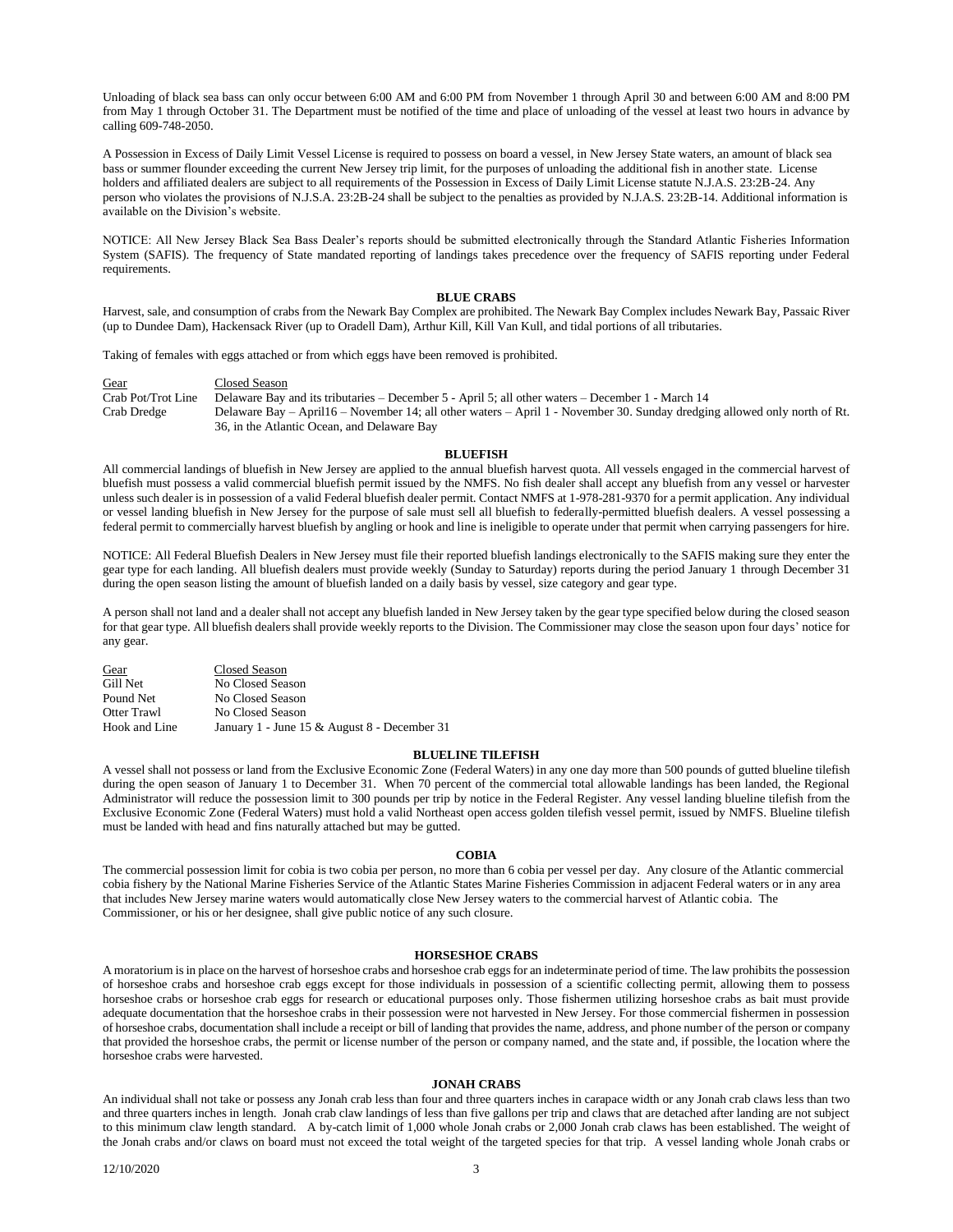claws harvested from lobster pots are not subject to these bycatch restrictions. A vessel shall not land Jonah crabs harvested by a lobster, fish, or conch pot unless such vessel is in the possession of a valid New Jersey Lobster Pot Permit issued in the name of the vessel and owner. The taking or possession of any female Jonah crab with eggs attached or from which eggs have been removed is prohibited.

#### **LOBSTER**

A vessel shall not land lobster harvested by a lobster pot unless such vessel is in the possession of a valid New Jersey Lobster Pot Permit issued in the name of the vessel and owner. There are five different types of lobster pot permits (Types A, B, C, E, and F) which determine a lobster pot fisherman's pot allocation, areas where these pots may be fished (i.e. Lobster Management Areas), reporting requirements, and any applicable minimum and maximum size limits. The Lobster Pot Permit application period is closed and permit Types A, B, C, E and F are no longer available. There is no longer a lobster pot permit Type D, which had been required for recreational fishing. There is still the allowance for the recreational harvesting of lobsters (Please see the Division's Marine Digest or call 609-748-2020 for more information on the recreational lobster regulations). The operator of a vessel participating in the commercial lobster pot fishery must sell all lobster to a federally-permitted lobster dealer and have individual pot tags affixed to all pots. Permitted vessels have a limited pot allocation established by the NMFS for those that possess a Federal Limited Access American Lobster Permit or by the Department for those that possess a New Jersey Lobster Pot Permit for State waters only. The New Jersey Lobster Pot Permit provides for transfer limitations. Lobster permit transfer limitations for vessel upgrade in length and horsepower have been eliminated. A license to fish lobster pots will be required only if pots are fished in State waters.

American lobsters taken by otter trawl or fish pot are limited to 100 lobsters per day up to a maximum of 500 lobsters per five days or longer trip. Lobsters taken by any other gear or method other than pot, trap, or otter trawl are limited to a daily possession limit of 6 lobsters per person. The possession at sea or the landing of lobster parts or any whole lobster damaged to the extent that its carapace length cannot be determined is prohibited.

No person authorized to fish in LMA 4 shall take, attempt to take, land, or sell lobster from LMA 4 during the closed season of April 30 through May 31, inclusive. No dealer shall accept lobsters from LMA 4 during the closed season. During the closed season all lobster traps must be removed from federal waters. License holders fishing in state waters during the closed season may continue to deploy their gear for the harvesting of other species provided that the gear is tended at least every 30 days. Unbaited lobster traps may be set one week prior to the season reopening.

A person authorized to fish in LMA 5 must apply a v-shaped notch, at least ¼ inch deep, in the base of the tail flipper of each egg-bearing female lobster prior to discarding. Also, no person authorized to fish in LMA5 shall take, attempt to take, land, or sell lobster from these LMA's during the closed season of February 1 through March 31, inclusive. No dealer shall accept lobsters from LMA 5 during the closed season. During the closed season all lobster traps must be removed from federal waters. License holders fishing in state waters during the closed season may continue to deploy their gear for the harvesting of other species provided that the gear is tended at least every 30 days. Unbaited lobster traps may be set one week prior to the season reopening.

The taking or possession of any female lobsters with eggs attached or from which eggs have been removed is prohibited. The taking or possession of female lobsters with a v-notched tail is prohibited. A v-shaped notch is defined as a straight-sided triangular cut with or without setal hairs, at least oneeighth inch in depth and tapering to a sharp point as viewed from the rear of the female lobster. The use of any spear, gig, gaff, or other penetrating device is prohibited.

#### **RIVER HERRING (Alewife and Blueback Herring)**

Be advised, a person shall not take, possess, land, purchase, sell, or offer for sale any river herring. Vessels fishing exclusively in federal waters while operating under a valid federal permit for Atlantic mackerel and/or Atlantic herring may possess river herring up to a maximum of five percent, by weight, of all species possessed. A person shall not barter, sell, offer for sale, or expose for sale any river herring possessed under this five percent tolerance for federal waters.

#### **SCUP (Porgy)**

A harvester or vessel shall not land scup for the purpose of sale or sell any scup unless that harvester or vessel is in the possession of a valid Scup Moratorium Permit issued by the NMFS. The annual coastwide scup quotas and daily trip limits are in effect for the periods from January 1 through April 30 and October 1 through December 31, and a New Jersey scup quota is in effect for the period from May 1 through September 30. All landings of scup in New Jersey during the period from May 1 through September 30 are applied to the New Jersey quota. No vessel shall land and no dealer shall accept from any one vessel more than the daily trip limit set by the NMFS or the ASMFC for the seasons from January 1 through April 30 and October 1 through December 31 or more than the daily trip limit of 5,000 pounds of scup during the season of May 1 through September 30 or as otherwise notified. Once the season has been closed for the commercial scup fishery, no vessel may land and no dealer may accept any scup landed in New Jersey. Any harvester or vessel landing scup in New Jersey for the purpose of sale must sell all scup to a permitted New Jersey Scup Dealer. New Jersey Scup Dealers must provide weekly landing reports to the Division. All Scup Moratorium Permit holders landing scup in New Jersey must provide monthly landing reports to the Division.

NOTICE: All New Jersey Scup Dealer's reports should be submitted electronically through the SAFIS. The frequency of State mandated reporting of landings takes precedence over the frequency of SAFIS reporting under Federal requirements. Scup dealers must provide weekly (Sunday to Saturday) reports during the period January 1 through December 31 during the open season listing the amount of scup landed on a daily basis by vessel and size category.

#### **SHAD**

Any individual or vessel landing shad for sale shall be in possession of the appropriate shad permit based on the poundage of shad in possession. The possession of more than 300 pounds of shad on board a vessel or landed from a vessel requires a New Jersey Shad Commercial Net Permit. The possession of up to 300 pounds of shad on board a vessel or landed from a vessel requires a New Jersey Shad Incidental Harvest Permit. No person shall take, possess, or land from any waters other than the Delaware Bay or River except vessels fishing exclusively in federal waters while operating under a valid federal permit for Atlantic mackerel and/or Atlantic herring may possess American shad up to a maximum of five percent, by weight, of all species possessed. A person shall not barter, sell, offer for sale, or expose for sale any American shad possessed under this five percent tolerance for federal waters.

All permit holders must have their permit on their person at all times when engaged in any phase of harvesting, transporting, selling, or possessing shad. All permit holders are required to complete annual reports on forms supplied by the Division. Failure to submit required reports may lead to suspension or revocation of the appropriate permit. The application period for shad permits is closed. The holder of a valid permit not pending suspension or revocation may transfer the right to the permit at any time to the permit holder's spouse, father, mother, son, daughter, brother or sister upon application to the Department.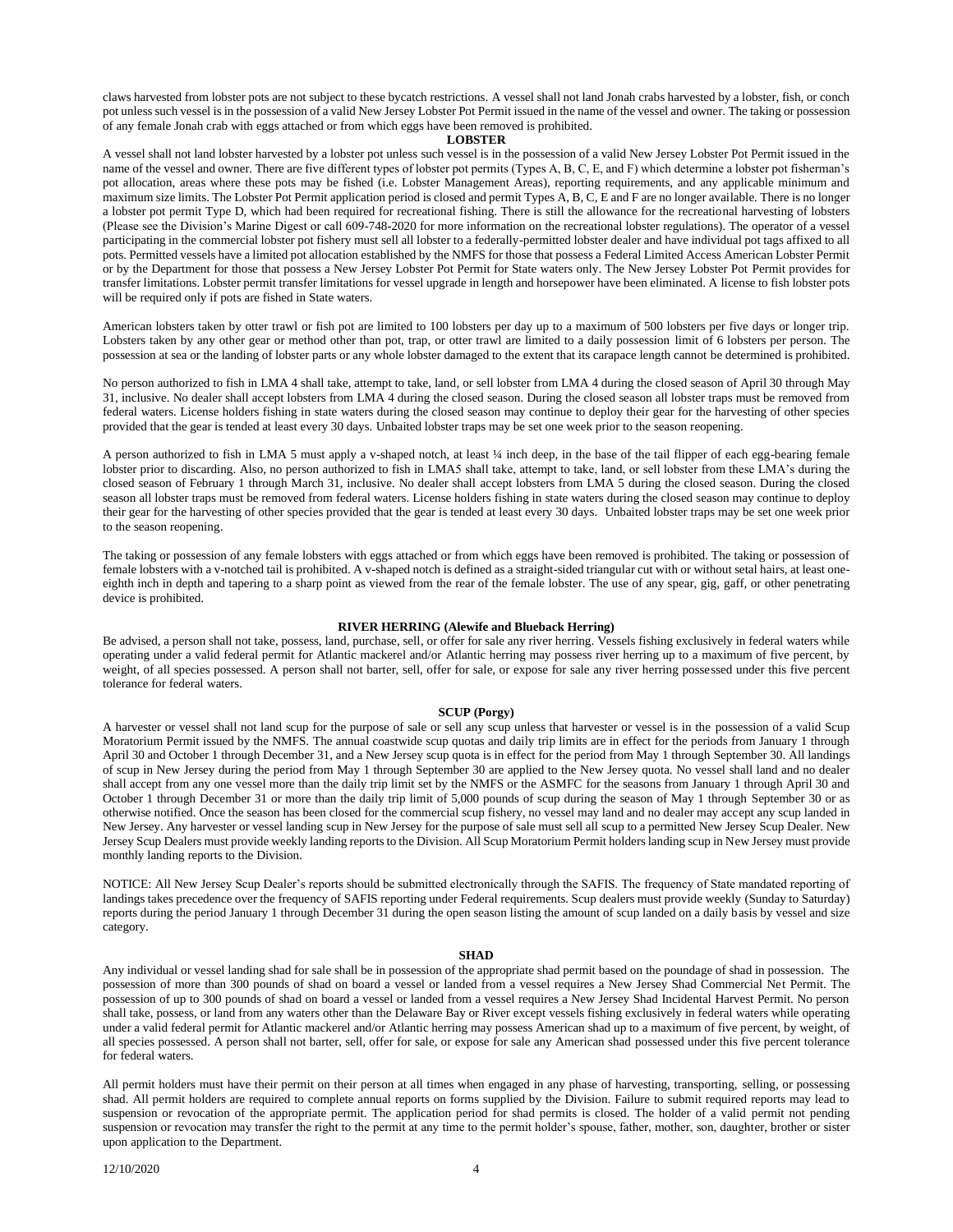## **SHARK (Including Smooth Dogfish)**

A valid annual vessel permit for sharks, issued by the NMFS, or a New Jersey commercial fishing license issued for the gear allowed in the commercial shark fishery is required to possess more than the recreational shark possession limit or to sell or offer for sale any sharks**.** The maximum possession limit ofsharks from the Aggregate Large Coastal and Hammerhead shark species groups combined is the number determined by the NMFS as published by notice in the Federal Register, an unlimited number of sharks from the Non-Blacknose Small Coastal shark species group, an unlimited number of sharks from the Blacknose shark species group, and an unlimited number of sharks from the Pelagic shark species. All sharks sold in New Jersey must be sold to federally permitted shark dealers. NOTE: NMFS may make in-season adjustments to the possession limit of the Aggregate Large Coastal and Hammerhead shark species groups.

A valid annual dealer permit for sharks, issued by the NMFS is required for a dealer to purchase or receive a shark. A person may not sell and a dealer may not receive any sharks within the Aggregate Large Coastal group, Hammerhead group, Non-Blacknose Small Coastal group, Blacknose group, Smoothhound group or Pelagic group during a seasonal closure by the NMFS for that group of sharks. Sharks belonging to the Aggregated Large Coastal Shark group or Hammerhead group shall have a seasonal closure within State waters during May 15-July 15 of any calendar year. Any sharks belonging to the Aggregated Large Coastal Shark group and Hammerhead group harvested in Federal waters, under a valid annual vessel permit for sharks, issued by NMFS, may be transported through State waters during the closed season, provided: the vessel does not engage in fishing within State waters while possessing said species; the sharks possessed were not caught in a closed area, and; all fishing gear is stowed and not available for immediate use.

All sharks harvested by commercial fishermen shall have tails and fins attached naturally until fishing has ceased and such shark has been landed at a pier, dock, or wharf where it may be inspected. Commercial fishermen may completely remove the fins of any of the species of the Smoothhound Shark Group from January 1 through December 31 of each year except commercial fishermen may only remove the fins of smooth dogfish from January 1 through December 31 provided that at least 25% of total retained catch is smooth dogfish.

## **SPINY DOGFISH**

A valid annual vessel permit for spiny dogfish, issued by the NMFS, is required to sell or offer to sell spiny dogfish. A valid annual dealer permit for spiny dogfish, issued by the NMFS, is required to purchase or accept spiny dogfish. No person or vessel shall possess and no dealer shall accept from any one person or vessel more than the daily trip limit as set by the NMFS or the ASMFC.

The fins may not be removed from any spiny dogfish until fishing has ceased and such spiny dogfish has been landed at a pier, dock, or wharf where it may be inspected.

# **STRIPED BASS**

It is illegal to take, catch, or kill any striped bass from or in any marine waters of this State, by means of a net of any description, or by any methods other than angling with a hook and line, or by spearfishing. It is illegal to sell, barter, or offer for sale any striped bass or part thereof.

### **SUMMER FLOUNDER**

A vessel shall not land more than 100 pounds of summer flounder during the period of May 1 through October 31 or more than 200 pounds of summer flounder during the period of November 1 through April 30 in New Jersey on any one trip unless the vessel is in possession of a valid New Jersey Summer Flounder Permit. The annual commercial summer flounder quota for New Jersey shall be determined by the Mid-Atlantic Fishery Management Council as implemented by NMFS. All commercial landings of summer flounder, whether from a directed fishery or a by-catch fishery, are applied to the annual quota. The New Jersey directed fishery quota is divided into six seasons of two months duration each. Every directed fishery season will start on the first calendar day of the applicable month. Each subsequent period will begin on Sunday and end on the first or second following Saturday. Daily trip limits and the number of landings a vessel may make in any one week (from Sunday through Saturday) for the directed commercial summer flounder fishery have been established for each season. New Jersey Summer Flounder Permit holders will be notified of daily trip limits and allowable landings days for each season via letter. No vessel shall land, and no dealer shall accept from any one vessel, more than the daily trip limit of summer flounder in any one calendar day. Any vessel participating in a directed summer flounder fishery must notify the Division of the time and place of unloading of the vessel at least two hours in advance of unloading by calling 609-748-2050.

Party and charter boats in possession of a New Jersey Summer Flounder Permit are ineligible to operate under that permit when carrying passengers for hire.

Unloading of summer flounder can only occur between 6:00 AM and 6:00 PM from November 1 through April 30 and between 6:00 AM and 8:00 PM from May 1 through October 31. When a vessel contacts the Division regarding the time and place of unloading, the vessel must also report how many landings will have been made that week, including the proposed landing being called in. Once the season has been closed in the directed commercial summer flounder fishery, no vessel can land and no dealer can accept any summer flounder landed in New Jersey in excess of the by-catch allowances specified above, provided the amount of summer flounder landed from any vessel cannot exceed 10%, by weight, of the total weight of all species landed and sold. A portion of the annual quota is dedicated to a by-catch fishery. Once the directed and by-catch quotas for a season have been landed, no vessel can land any summer flounder and no dealer can accept any summer flounder landed in New Jersey. The Commissioner shall close the commercial summer flounder directed and/or by-catch fishery upon two days public notice of the projected date the seasonal percentage of the annual quota shall be caught. Only whole fresh summer flounder can be landed, except that individually frozen summer flounder can be landed in amounts not exceeding by-catch allowances specified above provided they can be measured for total length. No vessel can land and no dealer can accept any summer flounder which have been filleted or processed in any way. Any harvester or vessel landing summer flounder in New Jersey for the purpose of sale must sell all summer flounder to a permitted New Jersey Summer Flounder Dealer. A New Jersey Summer Flounder Dealer's permit is required of all dealers buying summer flounder. New Jersey Summer Flounder dealers must submit daily landing reports during the January-February season and weekly landing reports during all other seasons to the Division no later than 10:00 AM on the following day for daily reports and 12:01 PM on Monday following the week's end. New Jersey Summer Flounder Permit holders must submit monthly landing reports to the Division. Failure to submit required reports may lead to suspension or revocation of the appropriate permit.

The application period for summer flounder permits has closed and no additional permits are being issued. Summer flounder permits may be transferred to replacement vessels that are up to 10% larger in length and tonnage and up to 20% greater horsepower of the originally permitted vessel. Permit transfers cannot occur if the vessel's summer flounder permit is pending revocation or court action.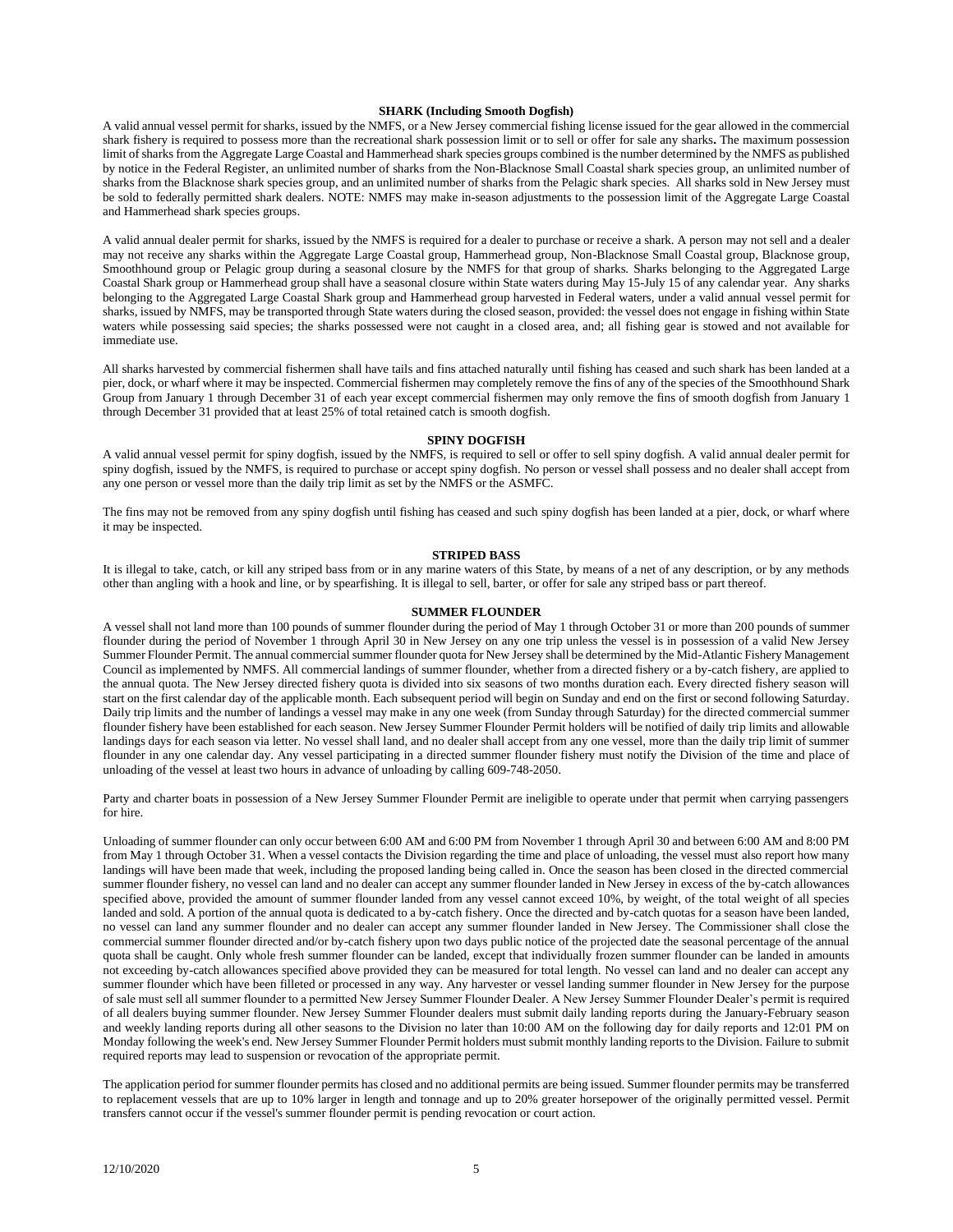A Possession in Excess of Daily Limit Vessel License is required to possess on board a vessel, in New Jersey State waters, an amount of black sea bass or summer flounder exceeding the current New Jersey trip limit, for the purposes of unloading the additional fish in another state. License holders and affiliated dealers are subject to all requirements of the Possession in Excess of Daily Limit License statute N.J.A.S. 23:2B-24. Any person who violates the provisions of N.J.S.A. 23:2B-24 shall be subject to the penalties as provided by N.J.A.S. 23:2B-14. Additional information is available on the Division's website.

NOTICE: All New Jersey Summer Flounder Dealer's reports should be submitted electronically through the SAFIS. The frequency of State mandated reporting of landings takes precedence over the frequency of SAFIS reporting under Federal requirements.

## **TAUTOG**

Any vessel landing tautog for sale shall be in possession of the appropriate tautog permit based on the poundage of tautog in possession. The possession of more than 100 pounds of tautog on board a vessel or landed from a vessel shall constitute a directed fishery for tautog. A vessel participating in a directed fishery for tautog shall be in possession of a valid New Jersey Directed Fishery Tautog Permit. Fishermen landing 100 pounds or less of tautog for sale shall be in possession of a Non-Directed Fishery Tautog Permit. The directed fishery and non-directed fishery permits are issued in the name of the vessel and the owner, and for the specific gear type(s) used to qualify for the permit. The application period for tautog permits has closed and no additional permits are being issued. No person shall possess for the purpose of sale, buy, sell, barter or trade, or offer to buy, sell, barter or trade, any tautog unless it has been affixed with a tautog harvest tag issued by the Division.

Party and charter boats in possession of either tautog permit are ineligible to operate under that permit when carrying passengers for hire.

New Jersey's annual commercial tautog harvest quota shall be 103,000 pounds and all commercial landings of tautog in New Jersey shall be applied to the annual quota. The commercial season for tautog shall be from January 1 through May 1 and September 19 through December 31. However, the Commissioner shall close the season for the commercial tautog fishery upon four days public notice of the projected date the annual quota shall be caught. Once the season has been closed for the commercial tautog fishery, no vessel shall land any tautog in New Jersey and no dealer shall accept any tautog landed in New Jersey for purposes of sale. All permit holders must provide monthly reports to the Division. Failure to submit required reports may lead to suspension or revocation of the vessel's tautog permit. Tautog permits may be transferred to replacement vessels that are up to 10% larger in length and up to 20% greater horsepower of the originally permitted vessel. Permit transfers cannot occur if the vessel's tautog permit is pending revocation or court action.

## **WEAKFISH**

A vessel shall not land and a dealer shall not accept more than 100 pounds of weakfish, provided the amount of weakfish landed from any vessel shall not exceed 50 percent, by weight, of the total weight of all species landed and sold in any one day taken by any type of gear not listed below at any time, or by the gear types specified below during the closed season for that gear type. During the respective open season for the gear types specified below, a vessel shall not possess or land in any one day more than 100 pounds of weakfish.

| Gear        | Closed Season                                  |
|-------------|------------------------------------------------|
| Gill Net    | May 21 - September 2 & October 20 - October 26 |
| Pound Net   | June 7 - June 30                               |
| Otter Trawl | August 1 - October 12                          |

#### **WINTER FLOUNDER**

A person shall not fish for or land and a dealer shall not accept any winter flounder taken by the gear types listed below in New Jersey waters during the closed season for that gear type. No person shall have in possession, and no dealer shall accept from any person, more than the daily possession limit of 38 winter flounder harvested from State waters.

Gear Closed Season Fyke Net February 20 - October 31 (See fyke net section for seasons for taking of other species)<br>All Other Commercial Gear June 1 - November 30 All Other Commercial Gear

## **LICENSE FEES**

All fees listed apply to New Jersey residents. For most licenses, non-resident fees are the same as resident fees if a resident of New Jersey is not charged a higher fee than a resident for the same license in the applicant's state. Otherwise, the non-resident fee is ten times the resident fee.

## **GENERAL GEAR MARKING REQUIREMENTS**

All gear (except purse seines and crab dredges) must be legibly and indelibly marked with the gear identification number (ID) of the owner. Stakes used to mark the various nets shall be marked with at least one of the following which shall be placed at least 2 feet above the mean high water line (MHWL) and be visible from all sides: reflectors of no less than 2 inches in diameter; reflecting tape no less than 2 inches in width; light colored flags no less than 2 feet square; or light colored jugs or buoys no less than 12 inches in diameter.

# **REGULATIONS PERTAINING TO SPECIFIC GEAR TYPES**

## **BAIT NET**

**SEASON:** January 1 to December 31.

**AREA:** All marine waters, bays, coves, rivers, and creeks; Atlantic Ocean within 3 nautical miles of coast.

**GEAR:** 1. Hand held dip nets 24 inches in diameter or less; 2. Bait seines not exceeding 150 feet and mesh not less than 3/8 inches stretched, inside measurement, and not more than 2.5 inches stretched; 3. Cast nets not exceeding 30 feet in diameter; 4. Lift or umbrella nets not exceeding four feet square; 5. Killipots with a mesh of no less than 3/16 inches bar, inside measurement, and not exceeding 10 inches in diameter and 25 inches in length, if cylindrical, or 2,000 cubic inches for any other configuration. *See General Gear Marking Requirements.* 

**SPECIAL RESTRICTIONS:** The bait net license would not allow a person to harvest over 1 bushel or sell any crabs. Killipots are for the harvest of killifish only. The take, possession, landing or sale, of river herring is prohibited.

FEE:  $$10.00$  per license.

A license is not required for the following gear provided that the fish taken are not sold or bartered and the following additional gear restrictions are observed:

- 1. Dip nets 24 inches in diameter or less (for Atlantic herring only);
- 2. Bait seines not exceeding 50 feet;
- 3. Cast nets not exceeding 20 feet in diameter;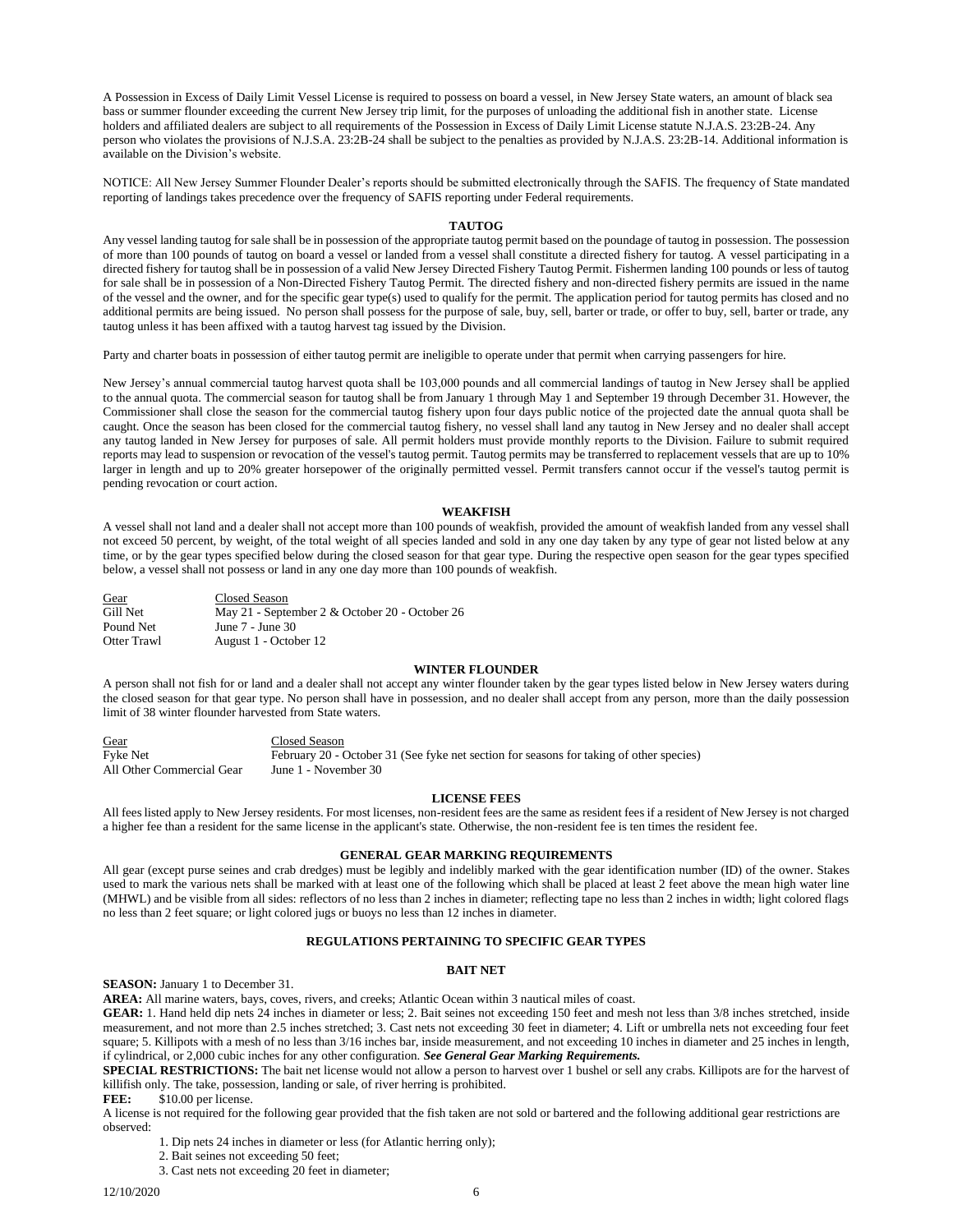- 4. Lift or umbrella nets not exceeding 4 feet square, and;
- 5. Five killipots or less measuring not over 10 inches in diameter or 25 inches in length, if cylindrical, or 2,000 cubic inches for any other configuration.

**NOTE:** Under N.J.S. A.23:5 - 35.2, no license is required to take edible crabs for personal consumption with a scoop net (commonly called dip net) operated by hand.

#### **CRAB DREDGE**

**SEASON:** November 15 through April 15 in Delaware Bay; December 1 through March 31 in all other waters. Sunday dredging allowed only north of Rt.36, in the Atlantic Ocean, and Delaware Bay.

**HOURS:** One-half hour after sunrise to one-half hour before sunset, statewide. Consult the Division's Hunting and Trapping Digest for official times of sunrise and sunset.

**AREA:** Atlantic coast and sections of Delaware Bay.

**GEAR:** The maximum length of the tooth bar shall be 75 inches north of Route 36 and in the Atlantic Ocean, 54 inches in Delaware Bay, and 38 inches in all other waters. The maximum weight of the dredge shall be 400 pounds north of Route 36 and in the Atlantic Ocean, and 80 pounds in all other waters. There is no weight limit in Delaware Bay. If two or fewer dredges are in possession north of Route 36 or in the Atlantic Ocean, or if no more than one dredge is in possession in Delaware Bay, the maximum length of the tooth bar shall be 96 inches and the maximum weight of the dredge shall be 500 pounds (except no weight limit in Delaware Bay). The maximum length of the teeth shall be six inches north of Route 36, in Delaware Bay, and in the Atlantic Ocean, and three inches in all other waters. The minimum space between teeth shall be 2 3/4 inches measured at the base. A toothless bar is allowed in place of a tooth bar in all waters, provided each toothless bar is no greater than the previously specified tooth bar lengths. Chains are allowed in place of a tooth bar or toothless bar in all waters, provided that the width of each dredge opening or mouth and the distance between the chain attachment points on the dredge are no greater in width than the previously specified tooth bar lengths. The collecting bag of a dredge, if material, shall have mesh no less than two inches bar measure or four inches stretched measure, if wire, shall not be less than two inches bar mesh (inside measurement) or two and one-half inches inside diameter if circular; if metal, the O-rings shall not be less than two inches diameter and be connected with no more than six "S" hooks that measure no less than two inches in length as measured to the inside of the "S" configuration. Each dredge shall be independently and separately attached to the vessel by a single cable or tow line. No boat shall have more than four dredges working at the same time, except in Delaware Bay where no boats shall have more than two dredges working at the same time. The maximum weight of the dredge includes the weight of the frame, tooth bar or chain, fasteners and bag.

**SPECIAL RESTRICTIONS:** No person shall catch, take, or attempt to take crabs by crab dredge from any of the marked leased shellfish grounds; and no person shall dredge or attempt to dredge crabs on any State oyster beds or grounds and no person shall dredge or attempt to dredge crabs within 50 yards of any marked leased shellfish grounds. Any clams, oysters, scallops, mussels, or other bivalve mollusks, or finfish which may be caught incidentally to the catching of the crabs by dredge shall be redeposited immediately in the water from which such clams, oysters, scallops, mussels, or other bivalve mollusks, or finfish are caught; nor shall any person, while engaged in the catching and taking of crabs by dredge, have in his boat or possession any clams, oysters, scallops, mussels, or other bivalve mollusks, or finfish obtained from any source, except as provided under N.J.S.A. 50:3-16.13. Conchs may be kept as a bycatch in the crab dredge fishery. When the crab dredge season is closed, the dredging of conch is also not permitted.

The number of crab dredge licenses is capped – 93 Delaware Bay dredge licenses and 250 Atlantic Coast dredge licenses. Only individuals renewing their license in the current year will be eligible to purchase a license for the next year. Commercial Crab Dredge licenses are transferable among immediate family members only, i.e. the licensee's spouse, father, mother, son, daughter, brother, or sister.

All persons commercially licensed to take crabs by means of crab dredges in this State shall keep, on forms supplied by the Division, accurate records that shall include the number of bushels of crabs, and the areas fished. These records will be filed monthly on or before the  $10<sup>th</sup>$  of the month following the month of record with the Division.

Harvest, sale and consumption of crabs from the Newark Bay Complex is prohibited. The Newark Bay Complex includes Newark Bay, Passaic River (up to Dundee Dam), Hackensack River (up to Oradell Dam), Arthur Kill, Kill Van Kull, and tidal portions of all tributaries.

**FEE:** Resident Delaware Bay Crab Dredge License - \$100.00. Non-Resident Delaware Bay Crab Dredge License - \$500.00.

Resident Atlantic Coast Crab Dredge License - \$100.00. Non-Resident Atlantic Coast Crab Dredge License - \$500.00.

#### **CRAB POT / TROT LINE**

**SEASON:** Delaware Bay and its tributaries - April 6 to December 4; all other waters - March 15 to November 30.

**AREA:** The following waters are closed to the use of crab pots and trot lines: Cumberland County - Cohansey River, Back Creek, Cedar Creek, Nantuxent Creek, Fortesque Creek, Oranoken Creek, Dividing Creek; Cape May County - West Creek, Bidwell Creek, and the Cape May Canal; Atlantic County - Hammock Cove also known as Dry Bay; Ocean County - On the eastern shore of Barnegat Bay, that area of the Sedge Islands Wildlife Management Area enclosed by a line drawn from the northern bank of Fishing Creek on Island Beach State Park to the northern tip of the Sedge Islands (Hensler Island), then south from point to point along the western side of the Sedge Islands Wildlife Management Area, and terminating on the most southwestern point of Island Beach State Park.

**GEAR:** Crab pots shall be a cube or rectangular shaped device not larger than 30 inches on a side. Minimum mesh size shall be not less than 1 inch. The openings to the interior of the pot shall be oval and not larger than 7 inches wide and 4 inches in height. Trot lines shall have a maximum length of 3,000 feet and marked at both ends with a clearly visible stake or buoy. No trot line shall be set within 100 feet of another trot line. All gear must be legibly and indelibly marked with the gear identification number (ID) of the owner.

All crab pot buoys shall be marked with fluorescent or reflective paint, tape, or other reflective material or reflectors**.** All blind crab pot lines shall be marked with a stake or buoy at both ends of the line and such stakes or buoys must be marked with fluorescent or reflective paint, tape, reflectors, or other reflective material. Floating line cannot be used on any crab pot or crab pot buoy. No license holder shall fish more than 600 crab pots in the Delaware Bay nor more than 400 crab pots in all other waters. All crab pots must be checked and emptied of all crabs and other organisms at least once every 72 hours. All gear associated with crab potting must be removed from the water within three days of the end of the season. No crab pot or blind crab pot line shall be placed in any creek less than 50 ft. wide or in any marked or charted channel or man-made lagoon. Crab pots and trot lines may be tended only between the hours of 4:00 AM and 9:00 PM prevailing time in Delaware Bay and 24 hours a day in all other waters. All organisms other than crabs and conchs shall be immediately released to the waters from which such organisms were taken.

All commercial crab pots sold, offered for sale, or possessed on marine waters must include a biodegradable panel or other mechanism which is designed to create an opening to allow the escape of crabs or other marine organisms after a pot has been abandoned, or lost, and which meets the following criteria: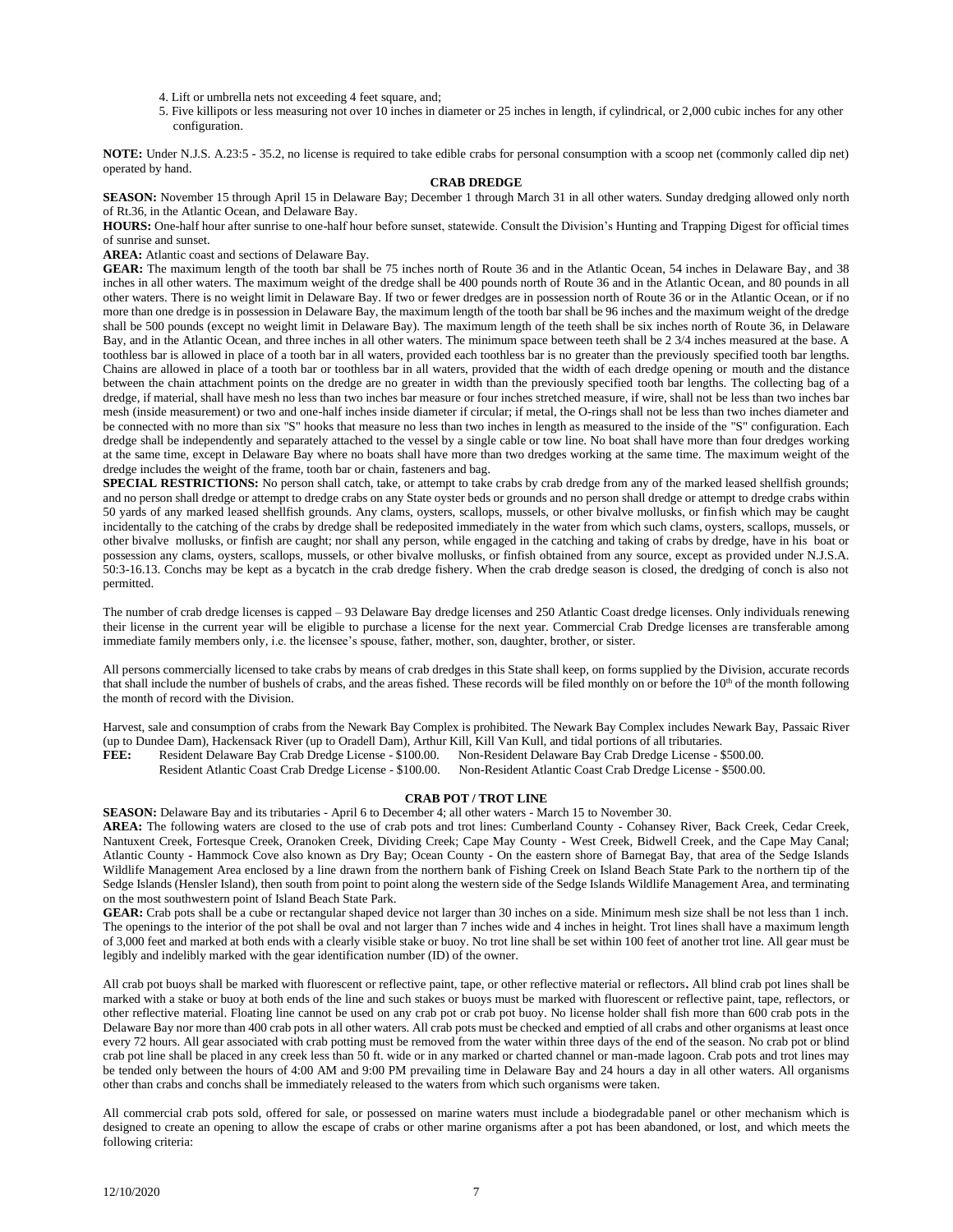- 1. The opening covered by the panel or created by another approved mechanism as identified in 3 below shall be oval or rectangular and measure at least 6.5 inches wide and 5 inches high, shall be located in the upper section of the pot, and shall be in a position which allows the unobstructed exit of crabs or fish from the pot;
- 2. The panel shall be constructed of, or fastened to the pot with one of the following materials: wood lath; cotton, hemp, sisal, or jute twine no greater than 1/16 inch in diameter; or non-stainless, uncoated ferrous metal no greater than 3/32 inch in diameter; and
- 3. The door or side panel of the pot may serve as the ghost panel if the door or side panel is fastened to the pot with a material specified in the above.

All commercial crab pots set in any body of water less than 150 feet wide from shoreline to shoreline at mean low water or in any man-made lagoon shall include terrapin excluder devices attached to the inside of all pot entrance funnels which meet the following criteria:

- 1. The terrapin excluder device shall be rectangular or diamond shaped and no larger than six inches wide and two inches high;
- 2. The terrapin excluder device shall be securely fastened inside each funnel to effectively reduce the size of the funnel opening to no larger than six inches wide and two inches high; and
- 3. Any similar device may be approved by the Division after consultation at a regularly scheduled meeting of the Marine Fisheries Council.

**SPECIAL RESTRICTIONS:** The number of crab pot/trot line licenses is capped at 312 licenses. Only individuals renewing their license in the current year will be eligible to purchase a license for the next year. Commercial Crab Pot/Trot Line licenses are transferable to the permit holder's spouse, father, mother, son, daughter, brother, or sister.

All persons commercially licensed to take crabs by means of pots or trot lines in this State shall keep, on forms furnished by the Division, accurate records that shall include the number of bushels of crabs, and the areas fished. These records will be filed monthly on or before the 10th of the month following the month of record with the Division. Failure to provide timely and accurate reports will result in license suspension and revocation.

Harvest, sale, and consumption of crabs from the Newark Bay Complex is prohibited. The Newark Bay Complex includes Newark Bay, Passaic River (up to Dundee Dam), Hackensack River (up to Oradell Dam), Arthur Kill, Kill Van Kull, and tidal portions of all tributaries.

**FEE:** Resident-\$100.00; Non-Resident-\$500.00.

## **FYKE NET**

## **SEASON:** November 1 to April 30.

**AREA:** All marine waters, bays, coves, rivers, and creeks and Atlantic Ocean within three nautical miles of coast except fyke netting is not permitted in Lake Takanassee, Spring Lake, Wreck Pond, Deal Lake, and in the area commonly known as Collins Cove off the Mullica River between a line starting at aid to navigation channel marker flashing red number 8 (latitude 39°33.36'N, longitude 74°28.39'W), bearing approximately 229° to a point on the western shore of Collins Cove at latitude 39°33.09'N, longitude 74°28.72'W and the Garden State Parkway where it crosses the Mullica River. No fyke net nor part thereof shall be set in the middle one third of any river, stream, or tributary.

**GEAR:** Length, including leaders, not to exceed 30 fathoms (180 feet). Mesh no smaller than 3/8 inches stretched (inside measurement) or larger than 5 inches stretched. No part of the net or leaders may be constructed of monofilament. All fyke nets must be marked. See section on general net marking requirements. In addition, submerged anchored fyke nets shall be marked at each end with a fluorescent orange flag at least 12 inches by 12 inches and suspended at least three feet above the water or a florescent orange float at least 12 inches in diameter. All stakes used for setting of fyke nets must be removed within 30 days of the close of season.

**SPECIAL RESTRICTIONS:** Each licensee must specify on their license application the specific estuary in which they intend to fish the fyke net(s). Licensees must notify the Division as to any change in the specific estuary within which the fyke net is located no later than seven days following the change in estuary. Winter flounder may be taken by fyke net during the season of November 1 through February 19. Any winter flounder taken by fyke net from February 20 through April 30 shall not be retained and must be immediately returned to the water. No person shall possess or harvest American eel from a fyke net between November 1 and December 31.

**FEE:** \$12.00 per net.

## **GILL NETS (General)**

A limited entry program for the gill net fishery was established in 2003. To be eligible for a gill net license in all subsequent years, an applicant must provide a copy of a previously valid gill net license held by the applicant from the preceding year. Individuals must purchase the maximum number of gill net licenses to which they are entitled annually. Any licenses not purchased will be forfeited. All gill net licenses must be renewed annually; any licenses not purchased in any year will be forfeited. An individual may transfer the right to purchase all of the gill net licenses to which he is entitled to another individual at any time, upon application to the Department.

**TAKE NOTICE -** Under the authority of the Marine Mammal Protection Act, the NMFS has implemented gill net regulations that are enforceable in both State and Federal waters. These regulations significantly affect gill nets with mesh larger than 5 inches from January through April 30. For more information, contact the NMFS at (301) 713-2322.

## **DELAWARE BAY GILL NET PERMIT**

Anyone fishing a drifting, staked, or anchored gill net in that portion of Delaware Bay or its tributaries defined as the area east of the New Jersey-Delaware boundary enclosed by a line from Cape Henlopen, Delaware to Cape May Point Light, New Jersey and the "southwest line" as defined in N.J.S.A. 50:3-11 must have a Delaware Bay Gill Net Permit in addition to their gill net licenses. No new permits are being issued at this time. Individuals interested in being put on the waiting list for a Delaware Bay Gill Net Permit should request an application from the Division. After being placed on the waiting list it is the applicant's responsibility to notify the Division in writing each January of his interest to remain on the waiting list.

An individual possessing a Delaware Bay Gill Net permit must purchase the number of gill net licenses authorized by the Delaware Bay Gill Net Permit in each calendar year. Failure to do so will result in the number of nets authorized by the permit being reduced to the number of net licenses actually obtained in that calendar year or in the event no licenses are purchased, invalidation of the permit immediately following the end of that calendar year. Delaware Bay Gill Net Permits are transferable to the permit holder's spouse, father, mother, son, daughter, brother, or sister.

## **GILL NET MESH EXEMPTION PERMIT**

Anyone fishing drifting, staked, or anchored gill nets less than 3.25 inches stretched mesh in the Atlantic Ocean or Delaware Bay after February 29 in any calendar year must possess a Gill Net Mesh Exemption Permit (GNMEP). In the Atlantic Ocean the GNMEP allows the use of drifting gill nets between 2.75 inches stretched mesh and 3.25 inches stretched mesh within two nautical miles of the MHWL. A maximum of 200 fathoms of gill net may be in the water at any one time, the nets shall be no higher than eight feet off the bottom while fishing and they may only be fished between the hours of sunrise and sunset. In Delaware Bay the GNMEP allows the use of drifting, staked, or anchored gill nets between 2.75 inches stretched mesh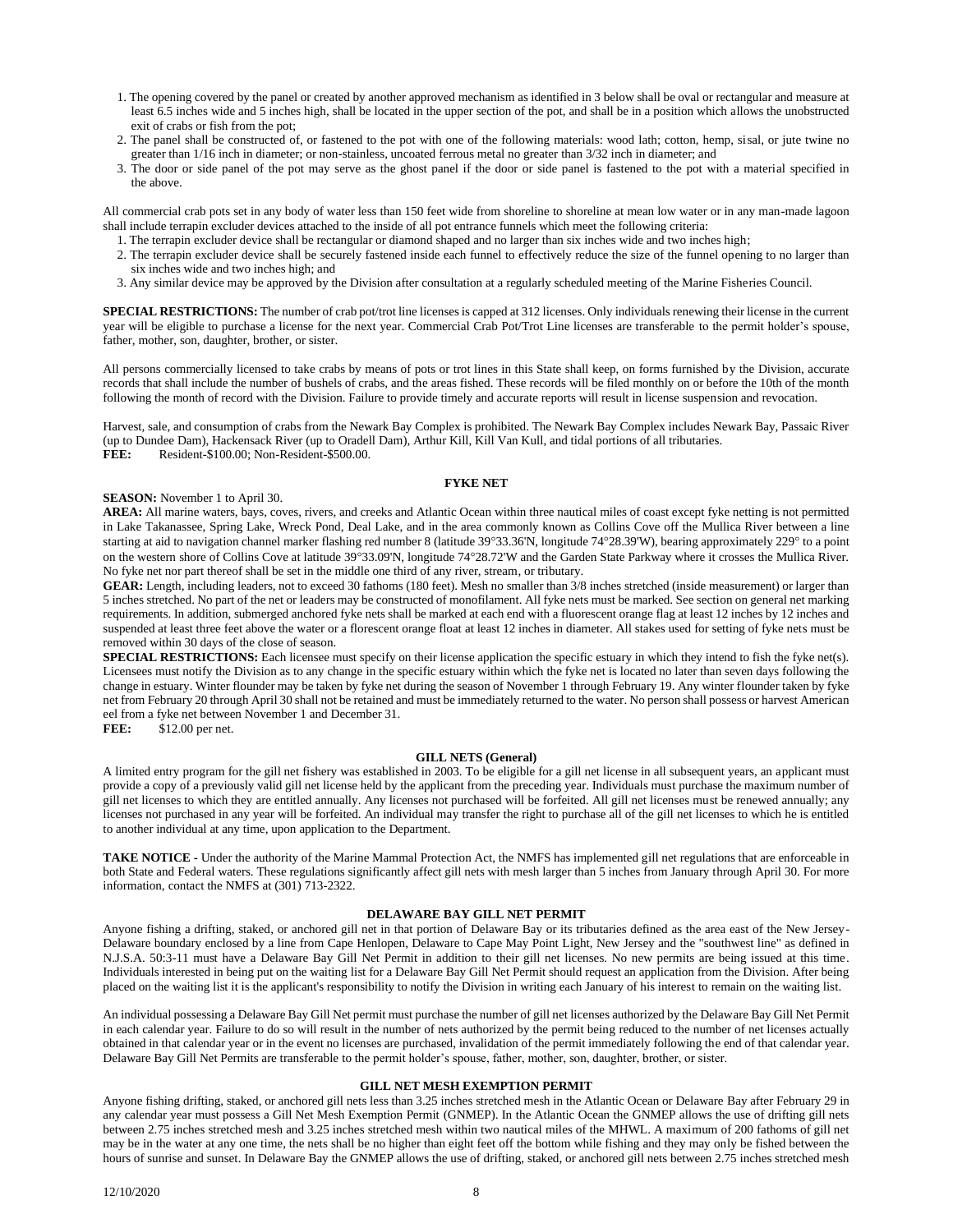and 3.25 inches stretched mesh within two nautical miles of the MHWL. All GNMEP holders must submit monthly reports of their catch and effort. Failure to submit the monthly report may result in revocation of the GNMEP.

## **DRIFTING GILL NET**

**SEASON:** Atlantic Ocean and Delaware Bay, February 12 to December 15; Delaware Bay tributaries, February 12 to May 15, July 15 to December 15. See additional seasonal closures under Special Restrictions below, as well as within the Weakfish, and Bluefish sections of this document. **AREA:** Atlantic Ocean, Delaware Bay and its tributaries.

**GEAR:** Minimum mesh: 5 inches stretched - February 12 to February 29; 3.25 inches stretched - March 1 to December 15 except in the tributaries of Delaware Bay and in Delaware Bay within two nautical miles of the MHWL where the smallest mesh shall not be less than 2.75 inches stretched (see GNMEP) and shall not individually exceed 200 fathoms in length. Individual drifting gill nets shall not be fastened together to form a series of nets exceeding 400 fathoms in length from February 12 through May 15 or exceeding 200 fathoms in length May 16 through December 15. Separate drifting gill nets or a series of joined drifting gill nets may not be set or fished closer than 100 fathoms from any other net or series of nets and shall not be used in the Atlantic Ocean within 100 fathoms of the marked channel of any inlet. In addition to the general gear marking requirements, drifting gill nets shall be marked at each end with a fluorescent orange float at least 12 inches in diameter or a fluorescent orange flag at least 12 inches square and suspended at least three feet above the water. A white float measuring at least eight inches in diameter shall be located approximately 20 feet inside of each end marker.

**SPECIAL RESTRICTIONS:** No more than two drifting gill nets shall be permitted to be set or operated by any vessel within that section of Delaware Bay known as the Brandywine Shoal Restricted Area: defined by the New Jersey-Delaware boundary on the west, LORAN C 27180 on the east, and LORAN C 42830 on the north, during the period from May 15th through June 15th. At night (sunset to sunrise), on any public holiday, and on weekends no more than one net shall be permitted to be set or operated, nor shall any net be left unattended, within the Brandywine Shoal Restricted Area. For the purpose of this section, "unattended" means that the operator is more than 100 feet from the nearest portion of his net. **FEE:** \$20.00 per net.

# **STAKED AND ANCHORED GILL NET**

**SEASON:** Atlantic Ocean - February 12 to December 15; Raritan Bay and Sandy Hook Bay - February 1 to May 15 - and only for hickory shad (please note that the harvest of American shad in this area is prohibited); Staked nets in Delaware Bay - February 1 to December 15; tributaries of Delaware Bay - January 1 to May 15 and July 15 to December 15; Anchored nets in Delaware Bay - February 12 to December 15; tributaries of Delaware Bay - February 12 to May 15 and July 15 to December 15. No unattended, overnight staked, or anchored gill nets in the Atlantic Ocean from June 15 through October 31. No unattended, overnight anchored gill nets in Delaware Bay from June 15 through September 30. For the purpose of this section, "unattended" means that the operator is more than 1/2 nautical mile from the nearest portion of his net. See additional seasonal closures under Special Restrictions below, as well as within the Weakfish, and Bluefish sections of this document.

**AREA:** Atlantic Ocean, Raritan Bay, Sandy Hook Bay, Delaware Bay, and Delaware Bay tributaries. Staked and anchored gill nets shall not be used in that portion of Delaware Bay known as the Brandywine Shoal Restricted Area: defined by the New Jersey-Delaware boundary on the west, LORAN C 27180 on the east, and LORAN C 42830 on the north, during the period from May 15th through June 15th.

GEAR: Staked or anchored gill nets shall not be fastened together to form a series of nets exceeding 400 fathoms in length from the beginning of the season through May 15 or exceeding 200 fathoms in length May 16 through December 15. In Raritan Bay and Sandy Hook Bay, individual net length shall not exceed 30 fathoms and mesh not less than five inches stretched. No staked or anchored shad net may be placed within 3000 feet of any operating pound net. Shad nets may be placed on licensed pound net sites by the license holder or on unoccupied, approved pound net sites, provided the shad nets are set end to end with and in line with any existing pound nets. Staked and anchored gill nets may be used in the Atlantic Ocean February 12 through December 15, where individual gill net length shall not exceed 50 fathoms. The smallest mesh of any such net used in the Atlantic Ocean shall not be less than five inches stretched February 12 through February 29 and not less than 3.25 inches stretched March 1 through December 15. Such nets shall not be used in the Atlantic Ocean within 100 fathoms of the marked channel of any inlet. In addition to the general gear marking requirements, staked and anchored gill nets shall be marked at the end of a net or series of nets with a fluorescent orange float at least 12 inches in diameter or a fluorescent orange flag at least 12 inches square and suspended at least three feet above the water. A white float measuring at least eight inches in diameter shall be located approximately 20 feet inside of each end marker.

Staked and anchored gill nets may be used in the tributaries of Delaware Bay January 1 through May 15 and July 15 through December 15, where individual gill net length shall not exceed 30 fathoms. The mesh of any such net used in the tributaries of Delaware Bay shall not be less than 2.75

inches stretched, nor greater than 3.25 inches stretched January 1 through February 29 and no mechanical means shall be utilized to retrieve such net, and shall not be less than 2.75 inches from March 1 through May 15 and July 15 through December 15. No net shall be set across the middle one third of any tributary or mouth of any tributary, nor shall any net be set in a manner that impedes navigation. Staked and anchored gill nets may be used in Delaware Bay February 1 through December 15, where individual gill net length shall not exceed 30 fathoms. The mesh of staked gill nets used in Delaware Bay shall be 2.75 inches stretched beginning February 1 through February 29. The mesh of anchored gill nets used in Delaware

Bay shall not be less than five inches stretched beginning February 1 through February 29. Staked or anchored gill nets of a mesh not less than 2.75 inches or greater than 3.25 inches may be used within 0.5 nautical mile of the MHWL from January 1 through February 29 provided no mechanical means are utilized to retrieve such nets. The mesh of any such net shall not be less than 3.25 inches beginning March 1 through December 15 except within two nautical miles of the MHWL where the smallest mesh shall not be less than 2.75 inches stretched (see GNMEP).

**SPECIAL RESTRICTIONS:** Raritan and Sandy Hook Bay - staked and anchored gill nets may be used only for shad (please note that the harvest of American shad in this area is prohibited). Delaware Bay - Staked and anchored gill nets shall not be used in that portion of the Delaware Bay known as the Brandywine Shoal Restricted area defined above.

**FEE:** \$3.00 per net.

## **HUDSON RIVER SHAD NET**

**SEASON:** Legal period from Saturday midnight until Friday noon from March 15 to June 15 except as noted in Special Restrictions below. **AREA:** Hudson River

**GEAR:** Shad nets for the harvest of hickory shad on the Hudson River shall be held in place by either stakes or anchors and shall not exceed 200 fathoms in length (please note that the harvest of American shad in this area is prohibited). The smallest mesh of any shad net shall not be less than five inches stretched. Shad nets shall be marked at each end with a fluorescent orange float at least 12 inches in diameter or a fluorescent orange flag at least 12 inches square and suspended at least two feet above the MHWL. *See General Gear Marking Requirements* and the shad section beginning on page 4 also.

**SPECIAL RESTRICTIONS: Hickory shad only – Please note: The harvest of American shad in this area is prohibited**. **FEE:** \$60.00 per net.

## **SEASON:** November 1 to April 30.

# **HAUL SEINE**

**AREA:** Inland marine waters, bays, coves, rivers, and creeks except Lake Takanassee, Spring Lake, Wreck Pond, and Deal Lake; Atlantic Ocean but not within 300 feet of coastline. No haul seine may be used beneath the ice in any waters.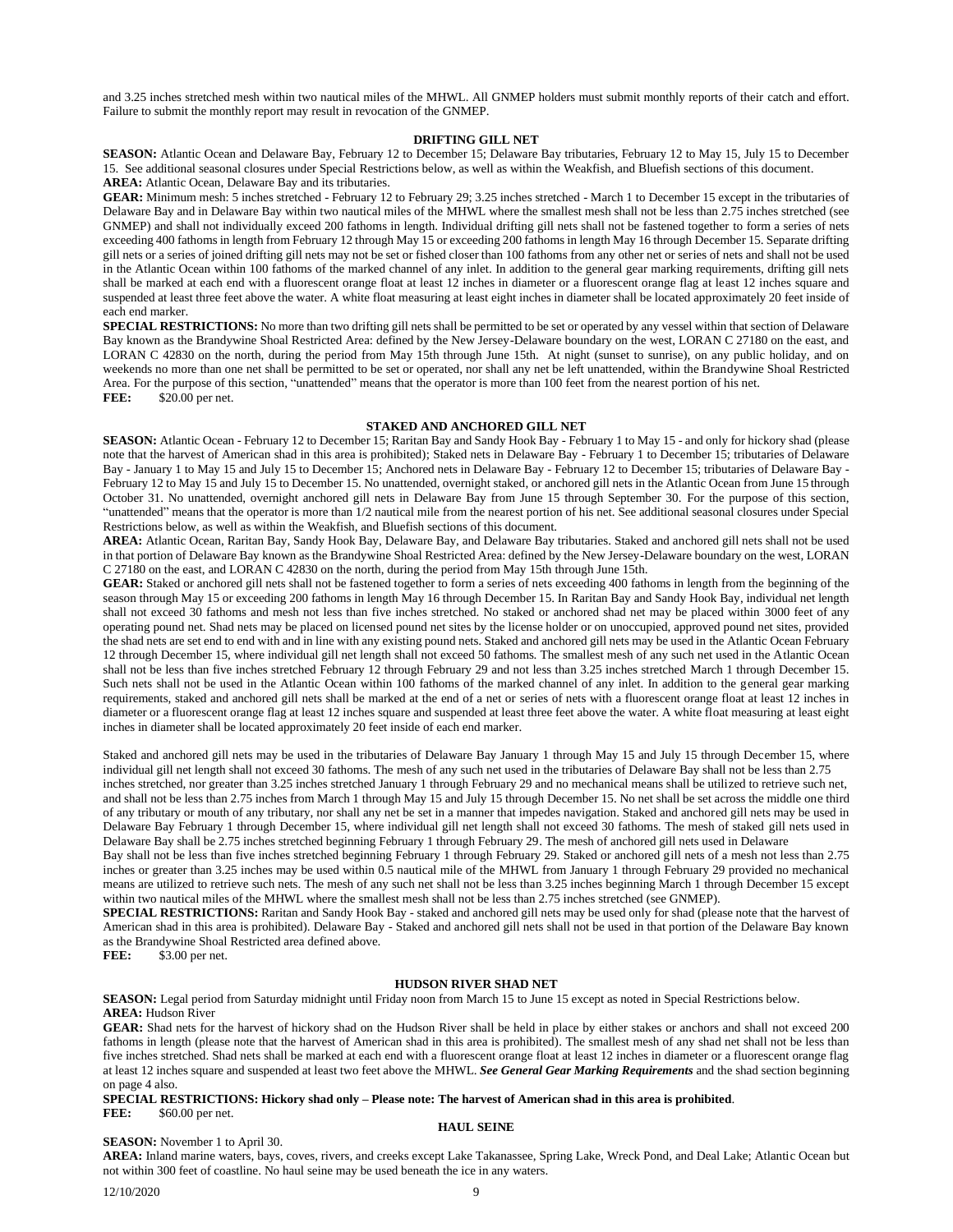**GEAR:** Mesh no less than 2.75 inches stretched and length not to exceed 70 fathoms (420 feet), whether singly or in series. *See General Gear Marking Requirements.* 

**SPECIAL RESTRICTIONS:** No person shall possess or harvest American eel from a haul seine between November 1 and December 31. **FEE:** \$25.00 per net.

# **LOBSTER, FISH, and CONCH POTS**

A limited entry program for the lobster, fish, and conch pot fisheries was established in 2003. To be eligible for a lobster and fish pot license an applicant must provide a copy of a previously valid lobster and fish pot license held by the applicant from the preceding year. If the number of lobster and fish pot licenses issued in any year falls below the number issued in 2003 (license cap of 270 licenses), the Division will conduct a lottery for any available licenses. The limited entry program for the lobster and fish pot license established in 2003 does not apply to individuals applying for a lobster and fish pot license for the recreational harvesting of lobsters (Please see the Division's Marine Digest or call 609-748-2020 for more information on the recreational lobster regulations).

**SEASON:** January 1 to December 31.

**AREA:** Atlantic Ocean within 3 nautical miles of the coast, Delaware Bay, Raritan Bay, and Sandy Hook Bay.

**GEAR:** All gear must be legibly and indelibly marked with the gear identification number (ID) of the owner. The gear ID number must also be displayed on the port and starboard sides of the deck-house or hull and on a weather deck so as to be visible from above. The number displayed must be at least 10 inches in height and of a color contrasting to the background.

All lobster and fish traps must be constructed in such a manner that it does not exceed 22,950 cubic inches in volume and to include the largest of the applicable unobstructed escape vents in the parlor section of the pot as follows: in a fishery in which the possession of at least 100 pounds of scup occurs, the escape vent(s) must be at least 2.25 inches by 2.25 inches if square or at least 3.1 inches in diameter if circular; in a fishery in which the possession of more than 100 lobster per vessel occurs, the escape vent(s) must be at least 2 inches by 5.75 inches if rectangular or 2 vents at least 2.625 (2-5/8) inches in diameter if circular; in a fishery in which the possession of black sea bass occurs, two escape vents must be at least 2.0 inches by 2.0 inches if square, at least 1.375 (1-3/8) inches by 5.75 inches if rectangular or at least 2.5 inches in diameter if circular. All lobster and fish traps must be constructed to include a ghost panel or other mechanism to allow the unobstructed escapement of fish or lobsters after a pot is abandoned or lost which meets the following specifications: an opening no less than 3.75 inches by 3.75 inches or no less than 3 inches by 6 inches when used in a fishery in which the possession of black sea bass occurs. The ghost panel shall be constructed of, or fastened to the pot with one of the following materials: untreated wood lath; untreated cotton, hemp, sisal, or jute twine no greater than 3/16 inches in diameter; non-stainless, ungalvanized, uncoated ferrous metal no greater than 3/32 inches in diameter or magnesium alloy, timed float releases.

A modified lobster or fish pot may be used for taking conchs in all marine waters of the state except the Newark Bay Complex, creeks less than 50 feet wide at mean low water, marked or charted channels, or any manmade lagoon. Such pots shall not be larger than 30 inches on a side if rectangular or if cylindrically shaped, no greater than 34 inches in diameter and 30 inches in height. Conch pots must have an unobstructed opening on the top surface no less than 8 x 8 inches square or 9 inches in diameter and cannot contain a parlor, funnel, or other entrapping mechanism in the interior of the pot. Conch pots may only be tended between the hours 4:00 AM to 9:00 PM. Conch pots using horseshoe crabs as bait must contain a bait-saving device containing a horseshoe crab or parts of a horseshoe crab which, by design, extends the effective fishing time of the horseshoe crab bait in the conch pot. Conch potters may retain spider crabs taken in conch pots. Fishermen utilizing horseshoe crabs as bait must provide adequate documentation that the horseshoe crabs in their possession were not harvested in New Jersey.

**SPECIAL RESTRICTIONS:** A vessel shall not land Jonah crab harvested by a lobster, fish, or conch pot unless such vessel is in the possession of a valid New Jersey Lobster Pot Permit issued in the name of the vessel and owner.

No person shall use, leave, deploy, or tend any lobster, fish, or conch pot within an artificial reef located in State waters except in areas designated as full access zones. Within these designated full access zones lobster, fish, and conch pots shall be used, left, deployed, or tended only between sunrise and sunset. All strings of lobster, fish, and conch pots shall be no more than 20 pots.

All lobster, fish, and conch pots deployed within the full access zones shall be marked with buoys or flags, either individually or at the beginning and end of a string. All flags, buoys, and strings must meet the requirements of the NOAA Fisheries Greater Atlantic Region's Atlantic Large Whale take Reduction Plan, Harbor Porpoise Take Reduction Plan, and the NOAA Office of Protected Resources' Bottlenose Dolphin Take Reduction Plan.

Fishermen must provide two hours' notice to the Marine Enforcement Unit (609-748-2050) prior to any lobster, fish, or conch pots being deployed or tended within the full access zones. The notice shall include the operator's name, vessel name, license number for the pots or traps being tended, time and port of landing, and on what reef and in what zone the pots or traps will be deployed. See page 15 for the locations and coordinates of the full access zones.

FEE: \$100.00 per license.

## **MINIATURE FYKES OR POTS**

## **SEASON:** January 1 to December 31.

**AREA:** All marine waters, bays, coves, rivers, and creeks; Atlantic Ocean within 3 nautical miles of coast. No miniature fyke or pot may be placed in any man-made lagoon or in any marked or charted channel. Sale of eels taken from the Hudson River, upper New York Bay, Newark Bay, lower (tidal) Passaic and Hackensack Rivers, Arthur Kill, and Kill Van Kull prohibited. Sale and consumption of any species taken from the tidal Passaic is prohibited.

**GEAR:** Diameter not to exceed 16 inches if cylindrical or 201 square inches in cross section if any other configuration. Minimum mesh size no smaller than one half inch by one half inch, bar inside measurement. No license holder shall fish more than 300 miniature fykes or pots. *See General Gear Marking Requirements*.

**SPECIAL RESTRICTIONS:** Only to be used for the taking of catfish, suckers, killifish (Cyprinodontidae spp.), and eels. Up to two miniature fykes or pots may be used for the taking of killifish or eels for bait without a license provided the killifish or eels are not sold or used for barter. All miniature fyke net licensees are required to provide monthly reports of their fishing activity on forms supplied by the Department. Failure to provide timely and accurate reports will result in license suspension and revocation.

FEE:  $$100.00$  per license.

# **PARALLEL NET**

# **SEASON:** September 1 to May 31.

**AREA:** Delaware Bay and its tributaries.

**GEAR:** Minimum mesh: 3.5 inches stretched and length not greater than 100 fathoms (600 feet) may be used to take carp, catfish, and suckers only. To be set parallel to shore at the low water mark. Must not be set across any tributary or mouth of any tributary nor set in a manner that impedes navigation. *See General Gear Marking Requirements*.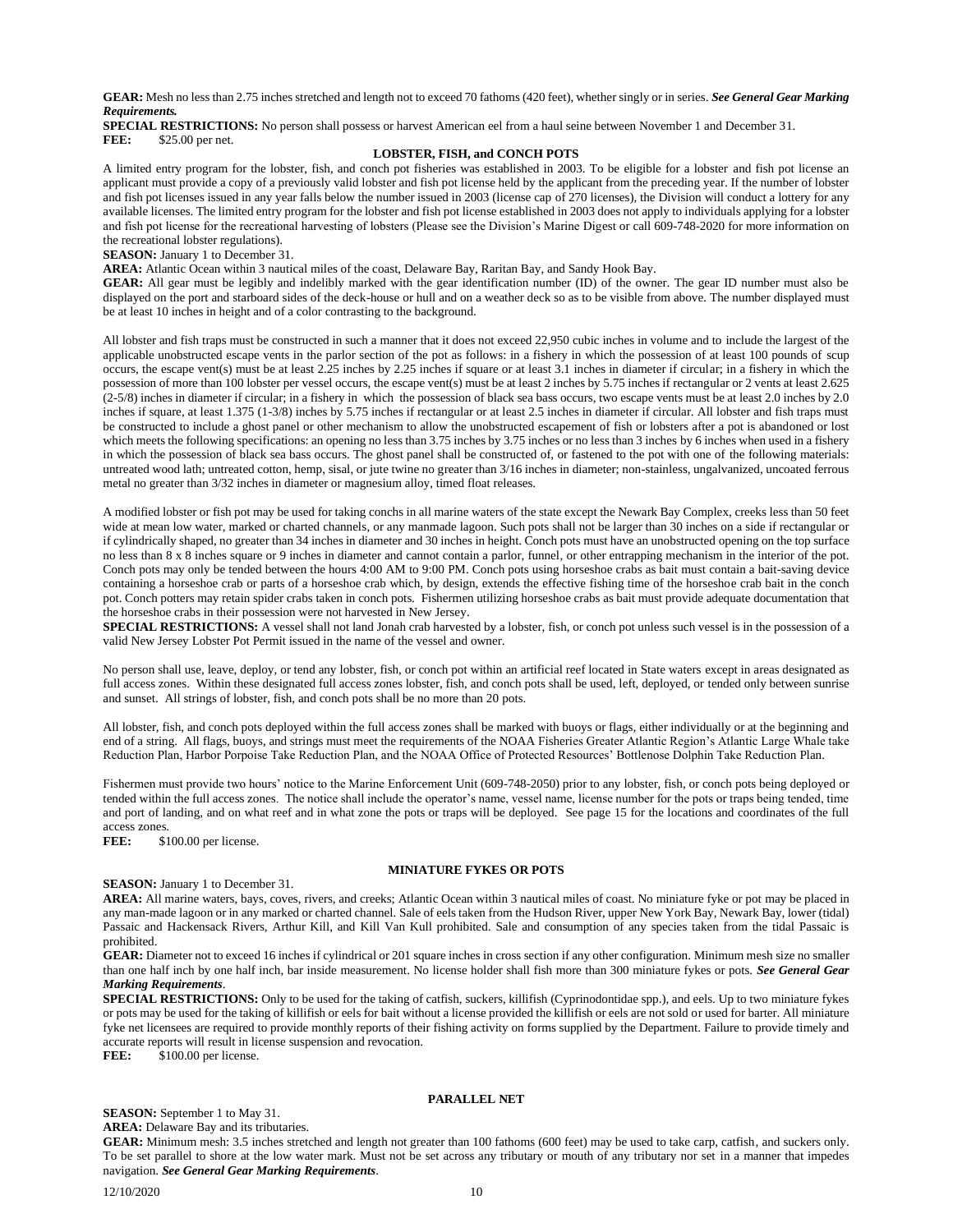## **POUND NET**

**SEASON:** Atlantic Ocean, Raritan Bay, and Sandy Hook Bay - January 1 to December 31: Delaware Bay - February 15 to May 15. **AREA:** Delaware Bay, Atlantic Ocean, Raritan Bay, and Sandy Hook Bay. Pound net site priority is given to the previous year's license holder until March 1.

**GEAR:** Raritan, Sandy Hook, and Delaware Bays: When submitting a request for a pound net license, the applicant must specify the proposed site location for placement of each net. New sites must be at least 3,000 feet from a previously leased pound net site, when measured parallel to the shoreline, and 1,000 feet from any navigable channel. Sites which have not been previously located on an approved chart must be approved by the Department. Pound nets must be placed end to end so as to form a straight line, perpendicular to the shoreline. Maximum length, including leader and hearts, is 750 feet. Mesh not less than two inches stretched. A minimum distance of 50 feet must be maintained between any two pound nets, shad nets, or combination thereof, when measured perpendicular to the shoreline. A name plate no less than six inches square with a legible and indelibly marked gear identification number (ID) must be maintained on the offshore pole. A flashing, amber light must be displayed between sunset and sunrise on the two end poles. Within 30 days of the termination of fishing activities for that year, all poles and stakes must be removed by the license holder.

Atlantic Ocean: When submitting a request for an ocean or submarine pound net license, the applicant must specify the specific proposed site-location for placement of each net. (Permission for location of ocean pound nets is also required from the United States Army Corps of Engineers). No portion of a pound net may be set within 1,500 feet or greater than 7,000 feet from the mean low water line on the ocean shore-line. No row of pound nets may be erected or operated within one and one-half miles of any other row of pound nets, when measured parallel with the coastline. No more than two pound nets may be joined together. A minimum distance of 1,000 feet, when measured perpendicular to the coastline, must be maintained between individual or paired pound nets set in a row. A row of ocean or submarine pound nets must form a straight line with the nets placed end-to-end. The maximum allowable length of an ocean or submarine pound net, including leader and pocket is 1,100 feet. The minimum mesh size for ocean or submarine pound nets is two inches, stretched. White reflectors must be placed around the top of each pole so as to reflect in all directions. Flashing amber lights must be displayed on the inshore and offshore poles of nets or rows of nets, between sunset and sunrise; these lights must be placed at least 10 feet above the MHWL and must be of sufficient brightness to be visible for at least three miles in all directions at such times and under such weather conditions as would allow visibility of 10 miles. Submarine pound nets shall be maintained in compliance with the following additional requirements; at least eight fluorescent orange floats, at least 12 inches in diameter, shall be maintained along the length of each net, including the inshore and offshore ends. A nameplate, not less than 12 inches square, shall have the identification number (ID) legibly and indelibly marked. The license holder must completely remove all pound net poles and stakes, within ten months of the termination of fishing activities.

**SPECIAL RESTRICTIONS:** No person shall possess or harvest American eel from a pound net between September 1 and December 31 **FEE:** \$100.00 per net. \$100.00 per net.

# **PURSE SEINES OR OTTER OR BEAM TRAWLS**

**SEASON:** January 1 to December 31.

**AREA:** Atlantic Ocean no closer than two miles from the coastline.

**GEAR:** License issued for an individual vessel. Vessels greater than 165 feet in length and in excess of 3,000 horsepower are prohibited. All trawl net doors possessed on the waters of the State of New Jersey must contain the official documentation number or the state registration number of the vessel to whom they belong indelibly branded or stamped in block letters no less than two inches in height on the surface of each door. Trawl doors may be used only by the vessel which corresponds to the branded or stamped numbers. A vessel may utilize another vessel's trawl doors provided the vessel owner utilizing such doors contacts the Division's Bureau of Law Enforcement in advance. No vessel may have available for immediate use any otter or beam trawl while on the marine waters of this State during the hours between sunset and sunrise except on the Atlantic Ocean, at a distance of greater than two miles from the coast line. Contact the Marine Fisheries Enforcement Office for definition of "not available for immediate use". A vessel or person utilizing a roller rigged trawl gear shall not utilize rollers greater than 18 inches in diameter.

## **SPECIAL RESTRICTIONS:**

**AMERICAN EEL:** No person shall possess or harvest American eel from a purse seine or otter trawl between September 1 and December 31.

**ATLANTIC CROAKER:** A person utilizing an otter or beam trawl in a directed fishery for Atlantic croaker may not use or possess a net of less than 3.75 inches stretched diamond mesh or 3.375 inches stretched square mesh, inside measurement, applied throughout the cod end for at least 75 continuous meshes forward of the terminus of the net. The possession of at least 100 pounds of Atlantic croaker onboard a vessel or landed from a vessel shall constitute a directed fishery for Atlantic croaker.

**BLACK SEA BASS:** A person utilizing an otter or beam trawl in a directed fishery for black sea bass may not use a net of less than 4.5 inches stretched diamond mesh or 4 inches stretched square mesh applied throughout the cod-end for at least 75 continuous meshes forward of the terminus of the net. Nets not large enough to accommodate the number of minimum meshes listed above may not contain any meshes less than 4.5 inches diamond or four inches square stretched mesh. The possession of more than 500 pounds during the period January 1 through March 31 or 100 pounds during the period April 1 through December 31 of black sea bass shall constitute a directed fishery for black sea bass.

**SCUP:** A person utilizing an otter or beam trawl in a directed fishery for scup shall not use a net of less than 5 inches stretched mesh inside measurement applied for a minimum of 75 continuous meshes forward of the terminus of the net. Nets not large enough to accommodate these number of meshes cannot contain any meshes less than 5 inches stretched mesh inside measurement throughout the entire net. A directed fishery for scup is defined as the possession of more than 500 pounds of scup during the period of October 1 through April 30 and more than 200 pounds of scup during the period of May 1 through September 30 on board a vessel or landed from a vessel.

**SUMMER FLOUNDER:** A person utilizing an otter or beam trawl in a directed summer flounder fishery may not use a net of less than 5.5 inches stretched diamond mesh or 6 inches minimum stretched square mesh, inside measurement applied throughout the body, extensions, and cod end portions of the net. The possession of more than 100 pounds during the period of May 1 through October 31 or more than 200 pounds during the period of November 1 through April 30 of summer flounder onboard a vessel or landed from a vessel shall constitute a directed fishery for summer flounder.

**WEAKFISH:** A person utilizing an otter or beam trawl in a directed fishery for weakfish may not use or possess a net of less than 3.75 inches stretched diamond mesh or 3.375 inches stretch square mesh, inside measurement applied throughout the cod end for at least 75 continuous meshes forward of the terminus of the net. The possession of any weakfish onboard a vessel or landed from a vessel shall constitute a directed fishery for weakfish. See Weakfish section for seasonal restrictions on page 6.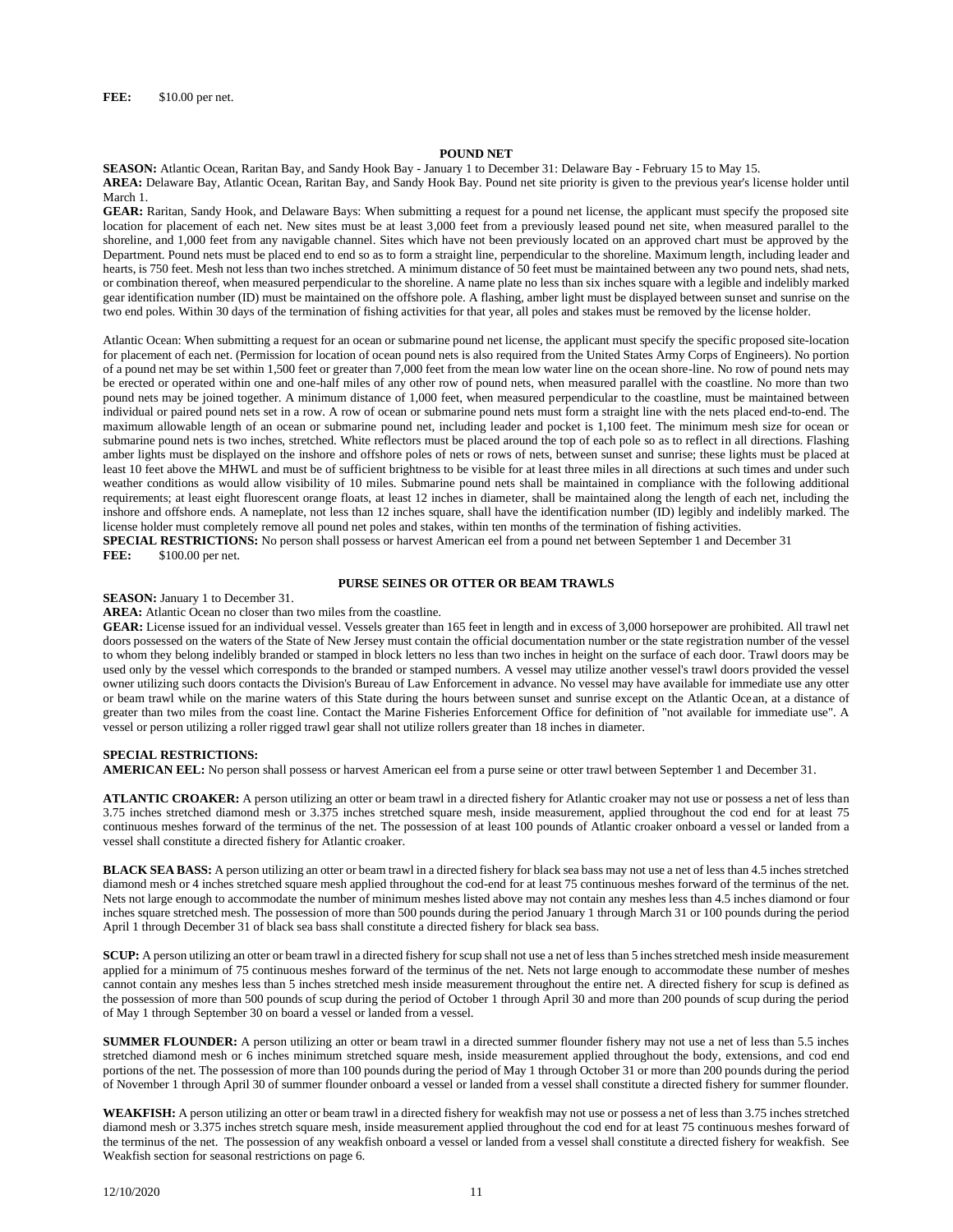**WINTER FLOUNDER:** A person utilizing an otter or beam trawl in a directed winter flounder fishery may not use a net of less than 6.5 inches stretched mesh inside measurement applied throughout the cod end for at least 75 continuous meshes forward of the terminus of the net. See Winter Flounder section for seasonal restrictions on page 6.

FEE: \$100.00 per license.

## **PURSE SEINES FOR MENHADEN FOR BAIT**

**SEASON:** January 1 to December 31.

**AREA:** Atlantic Ocean - between 0.6 and 3 nautical miles from shore, jetties, or piers; Raritan Bay and Sandy Hook Bay - no closer than 0.6 nautical miles from shore, jetties, or piers; Delaware Bay - that portion of Delaware Bay south and east of LORAN C line 42850 no closer than 0.6 nautical miles from shore, jetties, or piers. **GEAR:** Purse or shirred net.

**SPECIAL RESTRICTIONS:** Maximum length of vessel is 90 feet. Maximum length of net is 150 fathoms (900 feet). Removal of fish from purse seine shall be by brailing or dip netting only. Fish pumps are prohibited aboard harvest vessels permitted to purse seine menhaden for bait, unless the pump is completely covered and securely fastened with a brightly colored tarp or other material, and the pump intake or hose is disconnected from the pump and is securely stowed away from the pump so that it is not readily available for use when the vessel is fishing in State waters. All fishing and related activities may not occur any closer to the shore, jetties, or piers than 0.6 nautical miles in the Atlantic Ocean, Delaware Bay, and Raritan and Sandy Hook bays. No fishing permitted between sunset and sunrise. No fishing permitted on Saturdays, Sundays, or any holiday officially observed by the State of New Jersey (New Year's Day, Martin Luther King's Birthday, Presidents' Day, Good Friday, Memorial Day, Independence Day, Labor Day, Columbus Day, Election Day, Veteran's Day, Thanksgiving Day, and Christmas Day). No stakes, markers, buoys, crab pots, lobster pots, fish pots, or staked shellfish grounds shall be disturbed by the act of fishing. The possession of fish other than menhaden is limited to no more than 500 pounds.

A license suspension/revocation schedule exists for violation of authorized fishing areas. Any vessel operating under this license is required to notify the Division's Marine Enforcement Unit (609-748-2050) on a daily basis of the identity of the vessel, the intended fishing locations of the vessel, or any change in intended fishing location prior to the onset of fishing activity.

Licenses may only be issued to license holders who possess a valid license from the preceding year. A licensee may replace/upgrade, or transfer, a qualifying license to a new vessel provided the new vessel is not greater than 10% larger in length, gross registered tonnage or net tonnage and not more than 20% greater in horsepower than the original/qualifying vessel.

FEE: Based upon gross tonnage - range \$20.00-\$1500.00.

**NOTE:** Please see the attached summary on page 17 for recent changes to the commercial menhaden fishery in New Jersey. Please consult the Division's website or call 609-748-2020 for updates/changes**.**

## **PURSE SEINES FOR MENHADEN FOR FISH MEAL REDUCTION**

The taking of Atlantic menhaden by any means for the purpose of fish meal reduction is prohibited.

### **SHRIMP TRAWL**

**SEASON:** April 15 to December 15. **AREA:** No restrictions.

**GEAR:** The maximum internal opening of the trawl is 60 inches by 12 inches. The mesh cannot be greater than 0.5 inches stretched. No boat shall have more than two trawls working at the same time, and each trawl shall be separately and independently attached to the vessel by a single cable or tow line. *See General Gear Marking Requirements*.

**SPECIAL RESTRICTIONS:** For taking grass shrimp (*Palaemonetes* spp.) or sand shrimp (*Crangon* spp.) only. Any organisms other than shrimp taken with a shrimp trawl must be immediately returned to waters from which such organisms were taken. **FEE:** \$12.00 per net.

## **WIRE POUND NET**

**SEASON:** March 1 to December 31.

**AREA:** Delaware Bay only.

**GEAR:** Not to extend farther than 300 feet from the mean low water mark. *See General Gear Marking Requirements*. **SPECIAL RESTRICTIONS:** No person shall possess or harvest American eel from a wire pound net between September 1 and December 31.

**FEE:** \$25.00 per net.

## **REGULATIONS PERTAINING TO SHELLFISH**

#### **GENERAL**

Shellfish shall not be taken from condemned waters without appropriate permits (as in the case of special restricted waters) or during the closed season (as in the case of seasonal waters). Pursuant to N.J.A.C. 7:12-1 et. seq., condemned areas are comprised of the following classifications: Prohibited, Special Restricted, Seasonal Special Restricted and Seasonal (when seasonally closed to harvesting). Penalties for harvesting shellfish in condemned waters could result in the possible seizure and forfeiture of boat and equipment and a loss of license for a period of three years for a first offense. Shellfish growing water classification charts are revised annually and can be obtained (at no charge) from shellfish licensing agents or at [www.nj.gov/dep/wms/bmw.](http://www.nj.gov/dep/wms/bmw) Shellfish cannot be taken before sunrise or after sunset. Shellfish cannot be taken on Sunday except in the waters of the Raritan Bay, Sandy Hook Bay, Navesink River, and Shrewsbury River during the shellfish water classification open period (consult shellfish growing waters classification chart for those areas open to harvest). A commercial license is required for the commercial harvest of shellfish. Shellfish harvested using a commercial license can only be sold to Certified Dealers (or used for personal consumption); for link to Certified Dealers see [http://www.njfishandwildlife.com/shelhome.htm.](http://www.njfishandwildlife.com/shelhome.htm) Licensee is required to have the appropriate license on his or her person at all times while operating under said license.

Stakes are used to mark leased grounds. Harvesting within these lots is restricted to the lessee or his or her designee. Charts of leased grounds on the Atlantic Coast are on file at the Nacote Creek Shellfish Office, 360 New York Road, Route 9 North (Milepost 51), Port Republic, NJ. Charts of leased grounds in Delaware Bay are on file at the Delaware Bay Office, 1672 E. Buckshutem Road, Millville, NJ 08332.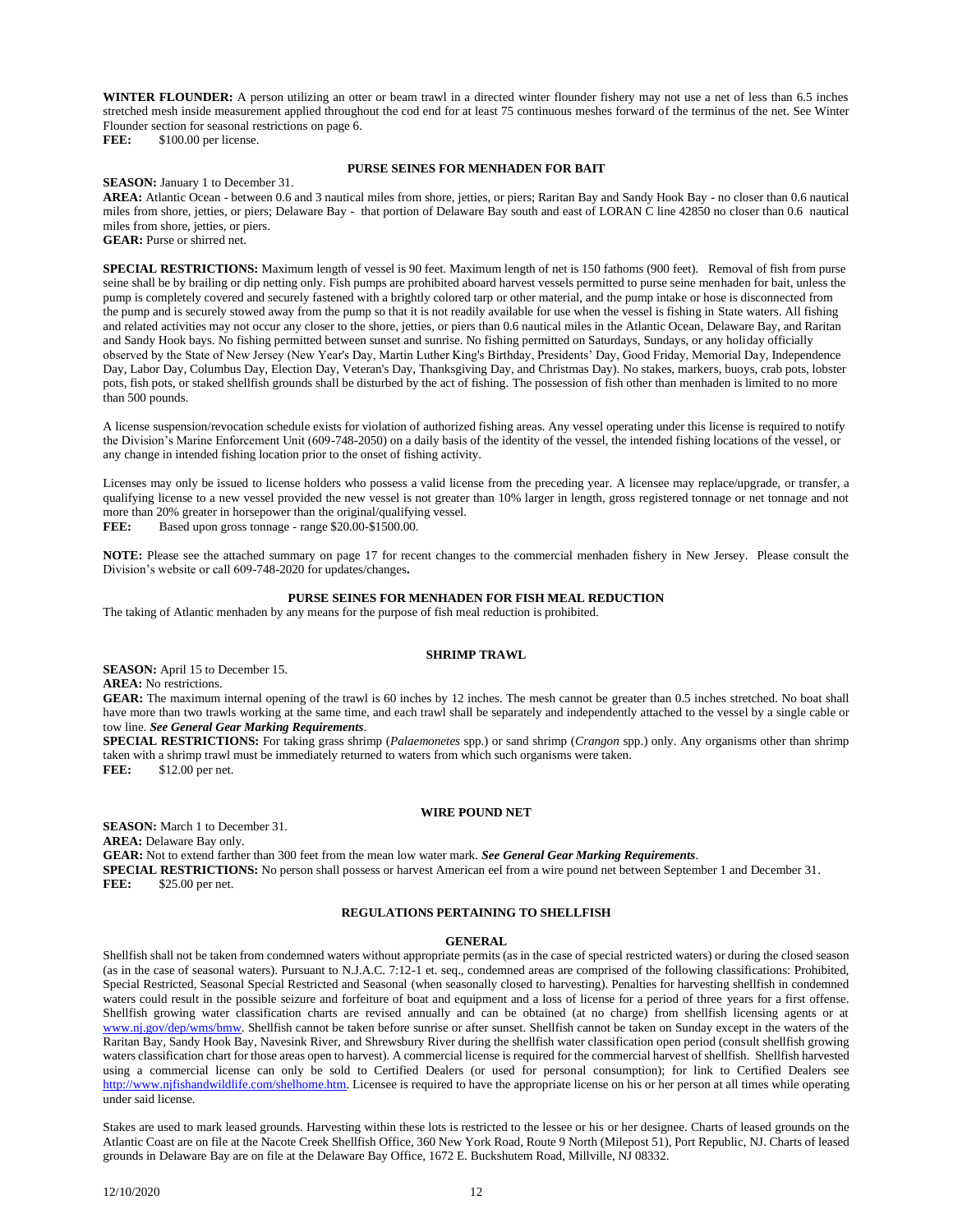Questions regarding water quality classification should be directed to the Bureau of Marine Water Monitoring, PO Box 405, Leeds Point, NJ 08220 (Phone: 609-748-2000).

For information regarding the requirements to become a certified shellfish dealer, please contact the NJ Department of Health, Consumer and Environmental Health Services – Seafood/Shellfish Project, PO Box 369, Trenton, NJ 08625 (Phone: 609-588-3123).

# **MOLLUSCAN SHELLFISH (EXCLUDING CONCHS AND WHELKS)**

### **HARD CLAMS**

The minimum size for hard clams is 1-1/2 inches (longest dimension). It is illegal to harvest shellfish by any mechanical means or motive power – all harvesting on public grounds is restricted to the use of hand implements only. Whenever a person is in possession of a commercial shellfish license in any vessel or vehicle and is engaged in any shellfish activity, all other persons harvesting clams on or in that vessel or vehicle shall also possess a commercial shellfish license.

**FEE:** Commercial Shellfish License: \$50.00 per license (Resident); \$250.00 per license (Non-resident).

# **OYSTERS – DELAWARE BAY DIRECT MARKET DREDGE FISHERY**

The holder of an oyster dredge vessel license is permitted to take oysters from the State's natural oyster seed beds in Delaware Bay by means of a dredge or dredges pursuant to Title 50 and N.J.A.C. 7:25A. Oyster dredge vessel license holders shall pay a landing fee of \$2.00 for each bushel harvested by purchasing tags to be attached to each container. Tags are only available for purchase at the Delaware Bay Office. Contact the Delaware Bay Office for specific dates of harvest seasons in Delaware Bay. All oyster shells and other material except oysters shall be thrown back upon the beds from which they have been taken.

**FEE:** Delaware Bay Oyster Dredge Vessel License: \$2.00 per gross ton with a \$10.00 minimum.

Oyster Tags: \$2.00 per single tag. \$48.00 per cage tag; Season: typically, April-November

## **OYSTERS – DELAWARE BAY TONGING FISHERY**

The holder of a commercial shellfish license (established at N.J.S.A. 50:2-2) is permitted to take oysters by hand tongs in specified areas of the Delaware River, Delaware Bay, and their tributaries pursuant to N.J.S.A. 50:3-14 and must report their harvest in accordance with N.J.A.C. 7:25A-1.10 and 1.11. Commercial shellfish license holders harvesting oysters with tongs shall pay a landing fee of \$2.00 for each bushel harvested by purchasing tags to be attached to each container. All persons harvesting oysters with hand tongs shall be in possession of a commercial shellfish license and harvest tags as well as supplying weekly harvest reports to the Division. Tags are only available for purchase at the Delaware Bay Office. Contact the Delaware Bay Office for specific dates of harvest seasons and size limits in Delaware Bay. All oyster shells and other material except oysters shall be thrown back upon the beds from which they have been taken.

**FEE**: Commercial Shellfish License: \$50.00 per license (Resident); \$250.00 per license (Non-resident) Oyster Tags: \$2.00 per tag, 50 tags per minimum order, Season: consult N.J.S.A. Title 50 for specific seasons for specific areas and consult Bureau of Marine Water Monitoring's shellfish growing water classification charts prior to harvest

## **OYSTERS - ATLANTIC COAST**

Specific seasons, regulations and size limits exist for the harvest of oysters on the beds located in Great Bay, Mullica River above Deep Point, Great Egg Harbor River, Middle River, and Tuckahoe River – please consult with the Nacote Creek Shellfish Office for detailed regulations. All shellfish harvest is restricted to hand tongs only on these oyster harvest areas.

**FEE:** Commercial Shellfish License: \$50.00 per license (Resident); \$250.00 per license (Non-resident)

## **SURF CLAMS**

The harvest of surf clams is subject to the provisions of Title 50 and N.J.A.C. 7:25-12. The surf clam fishery is a limited-entry fishery. The licensee must be the bona fide owner of a surf clam vessel and a resident of New Jersey. Only the holder of a valid surf clam license or their agent may harvest surf clams for human consumption by means of dredging in the Atlantic Ocean. Based upon current stock assessment data, an annual harvest quota is established for the fishery operating from October 1 to May 31 in New Jersey territorial waters with the quota divided equally among all surf clam license holders. A bait clam vessel license may be obtained for the purpose of harvesting bait clams only from condemned waters as delineated at N.J.A.C. 7:12, exclusive of prohibited fishing areas as delineated at N.J.A.C. 7:25-12.9(a) 1 and 2. An applicant for a bait clam license shall be the bona fide owner of a surf clam vessel and a resident of New Jersey.<br> **FEE:** Surf Clam License: \$600.00 per license.

Surf Clam License: \$600.00 per license.

Bait Clam Vessel License: \$100.00 per license.

# **LOCATIONS OF NEW JERSEY REEFS**

#### **Advisory to Commercial Fishermen and Marine Contractors Regarding the Location of Sea Floor Structures**

The Division is currently constructing 15 reef sites in the ocean along the New Jersey coast. These sites are located between 2 and 25 nautical miles offshore from Sandy Hook to Cape May. Information regarding scheduled reef deployments will be posted two weeks prior to the deployment date on the Division web site at (www.njfishandwildlife.com) and notices will be sent out via the Division's "List Serve" for marine fisheries. Please check the Division's web site and sign up for the "List Serve" to be up to date on reef construction activities.

Reefs are constructed by intentionally placing very heavy structures, such as old ships, concrete debris, rock, obsolete army tanks, and prefabricated concrete artificial reef units on the sea floor. The structures are placed within areas designated as reef sites by the U.S. Army Corps of Engineers.

Reef sites should be avoided by operations using equipment on the sea floor, such as trawl, net and dredge fisheries, unattended fishing gear (pots and traps), cable or pipeline projects, and sand or mineral mining projects. Unattended fishing gear disrupts planned reef building activities when placed on ocean reef sites. Reef structures may impede, entangle, or destroy sea floor equipment and endanger operators. The use of heavy equipment on reef sites may cause damage to and move reef structures as well. Structures dragged outside reef boundaries by commercial fishing gear or other activities become unknown, uncharted hazards to all sea floor operations.

12/10/2020 13 This notice provides the boundaries in latitude and longitude of New Jersey's 15 reef sites. All of the reef sites have been plotted as "Fish Havens" on current NOAA nautical charts. Fish havens (reef sites) are delineated as blue-shaded areas on NOAA nautical charts. Please retain this notice on your vessel and refer to appropriate nautical charts to identify the location of reefs in the area of ocean you are working.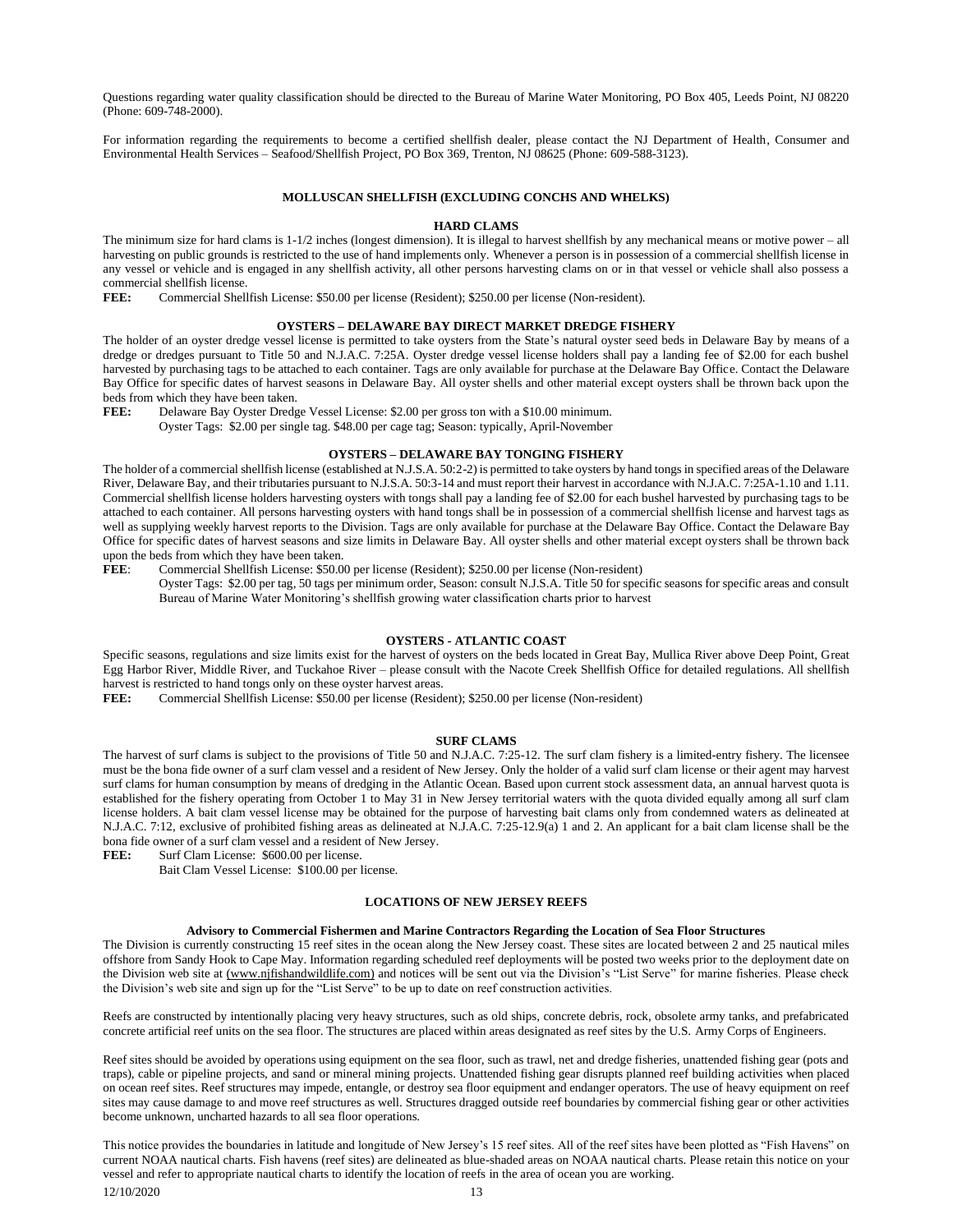**See next page for the coordinates of all 15 reef sites.**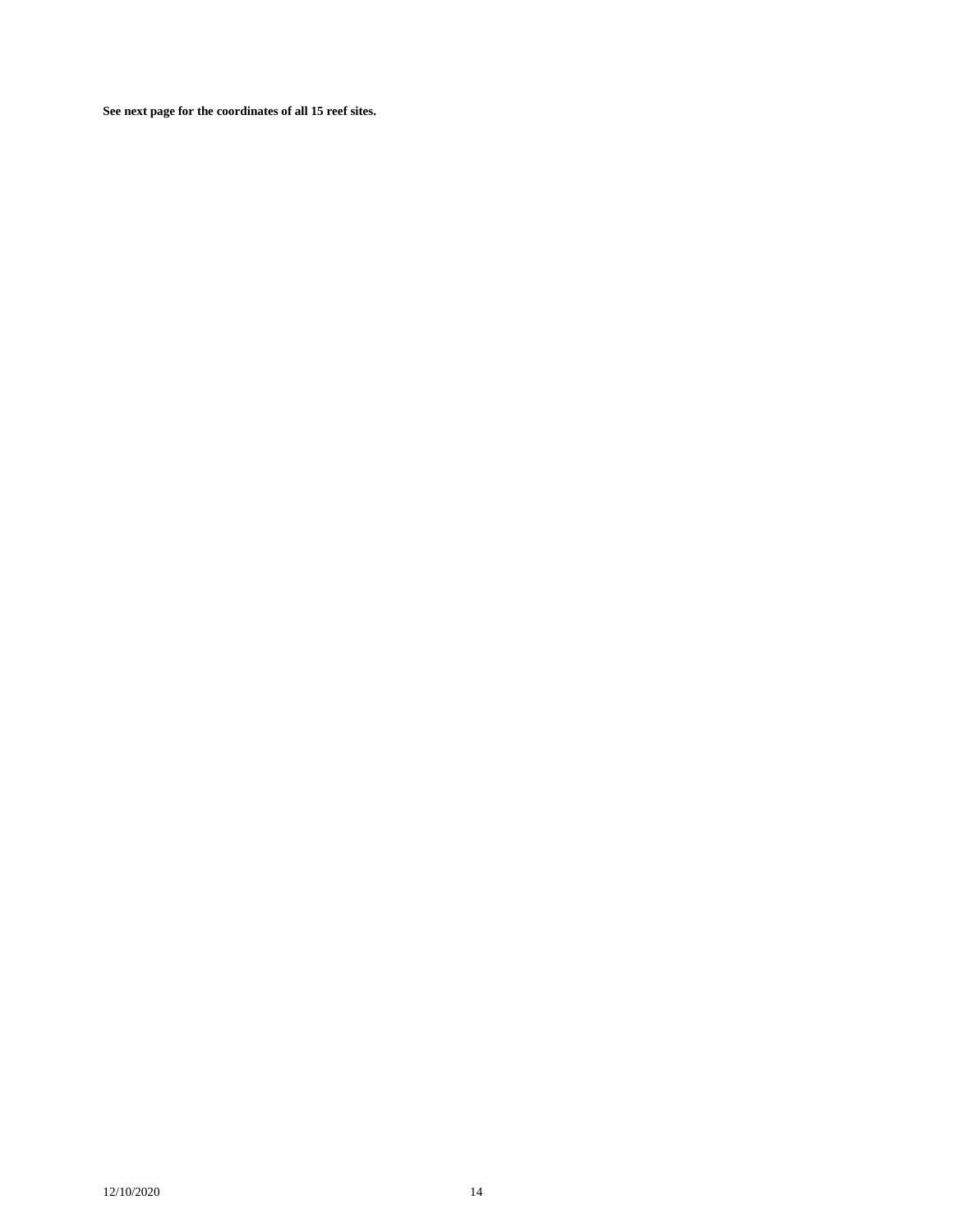# **Locations of New Jersey's Fifteen Reef Sites<sup>1</sup>**

|                        | SANDY HOOK REEF SITE-1.4 Nautical Miles off Sea Bright NJ            |                      |                        | SEA GIRT REEF SITE-3.6 Nautical Miles off Sea Girt NJ     |                     |
|------------------------|----------------------------------------------------------------------|----------------------|------------------------|-----------------------------------------------------------|---------------------|
|                        | Latitude                                                             | Longitude            |                        | Latitude                                                  | Longitude           |
| NE Corner              | 40°23.300'                                                           | 73°55.880'           | NE Corner              | $40^{\circ}08.220$                                        | 73°55.520'          |
| NW Corner              | 40°23.300'                                                           | 73°56.600'           | NW Corner              | $40^{\circ}08.630'$                                       | 73°55.730'          |
| <b>SE</b> Corner       | 40°20.880'                                                           | 73°55.880'           | ME Corner              | 40°07.300'                                                | 73°56.670'          |
| SW Corner              | 40 ° 20.880'                                                         | 73°56.600'           | MW Corner              | 40°07.480'                                                | 73°57.150'          |
|                        |                                                                      |                      | SE Corner              | $40^{\circ}06.130'$                                       | 73°57.120'          |
|                        |                                                                      |                      | SW Corner              | $40^{\circ}06.170'$                                       | 73°57.570'          |
| Harvey Cedars NJ       | <b>GARDEN STATE NORTH REEF SITE-6.5 Nautical Miles off</b>           |                      | Beach NJ               | GARDEN STATE SOUTH REEF SITE-5.1 Nautical Miles off Spray |                     |
|                        | Latitude                                                             | Longitude            |                        | Latitude                                                  | Longitude           |
| NE Corner              |                                                                      | 74°00.700'           |                        |                                                           | 74°05.750'          |
|                        | 39°38.050'                                                           |                      | NE Corner              | 39°33.820'                                                |                     |
| NW Corner              | 39°37.980'                                                           | 74°02.200'           | NW Corner              | 39°33.800'                                                | 74°07.200'          |
| <b>SE</b> Corner       | 39°37.050'                                                           | 74°01.000'           | <b>SE</b> Corner       | 39°33.330'                                                | $74^{\circ}05.850'$ |
| SW Corner              | 39°37.000'                                                           | 74°02.500'           | SW Corner              | 39°33.330'                                                | 74°07.350'          |
|                        | LITTLE EGG REEF SITE-4.0 Nautical Miles off Holgate NJ               |                      | City NJ                | ATLANTIC CITY REEF SITE-12.2 Nautical Miles off Atlantic  |                     |
|                        | Latitude                                                             | Longitude            |                        | Latitude                                                  | Longitude           |
| NE Corner              | 39°29.000'                                                           | 74°10.000'           | NE Corner              | 39°16.900'                                                | 74°15.280'          |
|                        |                                                                      |                      |                        |                                                           |                     |
| NW Corner              | 39°29.000'                                                           | 74°12.000'           | NW Corner              | 39°16.220'                                                | $74^{\circ}16.180'$ |
| <b>SE</b> Corner       | 39°28.000'                                                           | 74°10.000'           | <b>SE</b> Corner       | 39°13.930'                                                | 74°11.800'          |
| SW Corner              | 39°28.000'                                                           | 74°12.000'           | SW Corner              | 39°13.300'                                                | 74°12.700'          |
|                        | GREAT EGG REEF SITE-7.2 Nautical Miles off Atlantic City NJ          |                      |                        | OCEAN CITY REEF SITE-4.5 Nautical Miles off Ocean City NJ |                     |
|                        | Latitude                                                             | Longitude            |                        | Latitude                                                  | Longitude           |
| NE Corner              | 39°15.000'                                                           | 74°21.000'           | NE Corner              | 39°10.750'                                                | 74°32.450'          |
| NW Corner              | 39°15.000'                                                           | 74°22.000'           | NW Corner              | 39°11.100'                                                | 74°32.850'          |
| <b>SE</b> Corner       | 39°14.000'                                                           | 74°21.000'           | SE Corner              | 39°09.400'                                                | 74°34.620'          |
| SW Corner              | 39°14.000'                                                           | 74°22.000'           | SW Corner              | 39°09.820'                                                | 74°34.970'          |
|                        | SHARK RIVER REEF SITE-15.6 Nautical Miles off Manasquan NJ           |                      | NJ                     | AXEL CARLSON REEF SITE-2.0 Nautical Miles off Mantoloking |                     |
|                        | Latitude                                                             | Longitude            |                        | Latitude                                                  | Longitude           |
| NE Corner              | 40°07.330'                                                           | 73°41.080'           | NE Corner              | 40°03.720'                                                | 73°58.570'          |
| NW Corner              | 40°07.330'                                                           | 73°41.800'           | NW Corner              | $40^{\circ}04.180'$                                       | 73°59.750'          |
| <b>SE</b> Corner       | $40^{\circ}06.200'$                                                  | 73°41.080'           | SE Corner              | 39°59.830'                                                | 73°59.400'          |
| SW Corner              | 40°06.200'                                                           | 73°41.800'           | SW Corner              | 40°00.350'                                                | 74°00.650'          |
|                        |                                                                      |                      |                        |                                                           |                     |
|                        | BARNEGAT LIGHT REEF SITE-3.1 Nautical Miles off Barnegat NJ          |                      |                        | WILDWOOD REEF SITE-4.5 Nautical Miles off Wildwood NJ     |                     |
|                        | Latitude                                                             | Longitude            |                        | Latitude                                                  | Longitude           |
| NE Corner              | 39°45.870'                                                           | 74°01.100'           | NE Corner              | 38°57.850'                                                | 74°39.700'          |
| NW Corner              |                                                                      |                      | NW Corner              | 38°58.800'                                                | 74°40.900'          |
|                        | 39°45.870'                                                           | 74°01.950'           |                        |                                                           |                     |
| <b>SE</b> Corner       | $39^{\circ}44.620'$                                                  | $74^{\circ}01.100'$  | SE Corner              | 38°56.580'                                                | 74°41.400'          |
| SW Corner              | $39^{\circ}44.620'$                                                  | 74°01.950'           | SW Corner              | 38°57.550'                                                | 74°42.600'          |
|                        | DEEPWATER REEF SITE-23.6 Nautical Miles off Ocean City NJ            |                      |                        | CAPE MAY REEF SITE-8.5 Nautical Miles off Cape May NJ     |                     |
|                        | Latitude                                                             | Longitude            |                        | Latitude                                                  | Longitude           |
| NE Corner              | 38°59.000'                                                           | 74°10.500'           | NE Corner              | 38°53.450'                                                | 74°39.430'          |
| NW Corner              | 38°59.000'                                                           | 74°11.500'           | NW Corner              | 38°53.970'                                                | 74°40.620'          |
|                        |                                                                      | 74°10.500'           |                        | 38°50.070'                                                | 74°42.250'          |
| SE Corner<br>SW Corner | 38°58.000'<br>38°58.000'                                             | 74°11.500'           | SE Corner<br>SW Corner | 38°50.670'                                                | 74°43.250'          |
|                        |                                                                      |                      |                        |                                                           |                     |
|                        | TOWNSENDS INLET REEF-3.8 Nautical Miles off Avalon, NJ               |                      | Pleasant NJ            | MANASQUAN INLET REEF-1.7 Nautical Miles off Point         |                     |
|                        | Latitude                                                             | Longitude            |                        | Latitude                                                  | Longitude           |
| NE Corner              | 39°06.700'                                                           | 74°36.000'           | NE Corner              | 40°04.945'                                                | 73°58.728'          |
| NW Corner              | 39°06.700'                                                           | 74°37.500'           | NW Corner              | $40^{\circ}05.653'$                                       | 74°00.000'          |
|                        |                                                                      | 74°36.000'           |                        | 40°04.175'                                                |                     |
| SE Corner              | 39°06.250'                                                           |                      | SE Corner              |                                                           | 73°58.728'          |
| SW Corner              | 39°06.250'                                                           | 74°37.500'           | SW Corner              | $40^{\circ}04.891'$                                       | 73°58.728'          |
|                        | DELAWARE BAY REEF-6.6 Nautical Miles from Cape May Canal<br>Latitude | Longitude            |                        |                                                           |                     |
| NE Corner              | 39° 03.295'                                                          | 75° 03.506'          |                        |                                                           |                     |
|                        |                                                                      |                      |                        |                                                           |                     |
| NW Corner              | $39^{\circ}$ 03.309'                                                 | 75° 04.595'          |                        |                                                           |                     |
| SE Corner              | $39^{\circ}$ 02.297'                                                 | $75^{\circ}$ 04.606' |                        |                                                           |                     |
| SW Corner              | 39° 02.288'                                                          | 75° 03.520'          |                        |                                                           |                     |

**1All latitudes and longitudes are given in dd mm.mmm' (degrees minutes and thousandths of minutes).**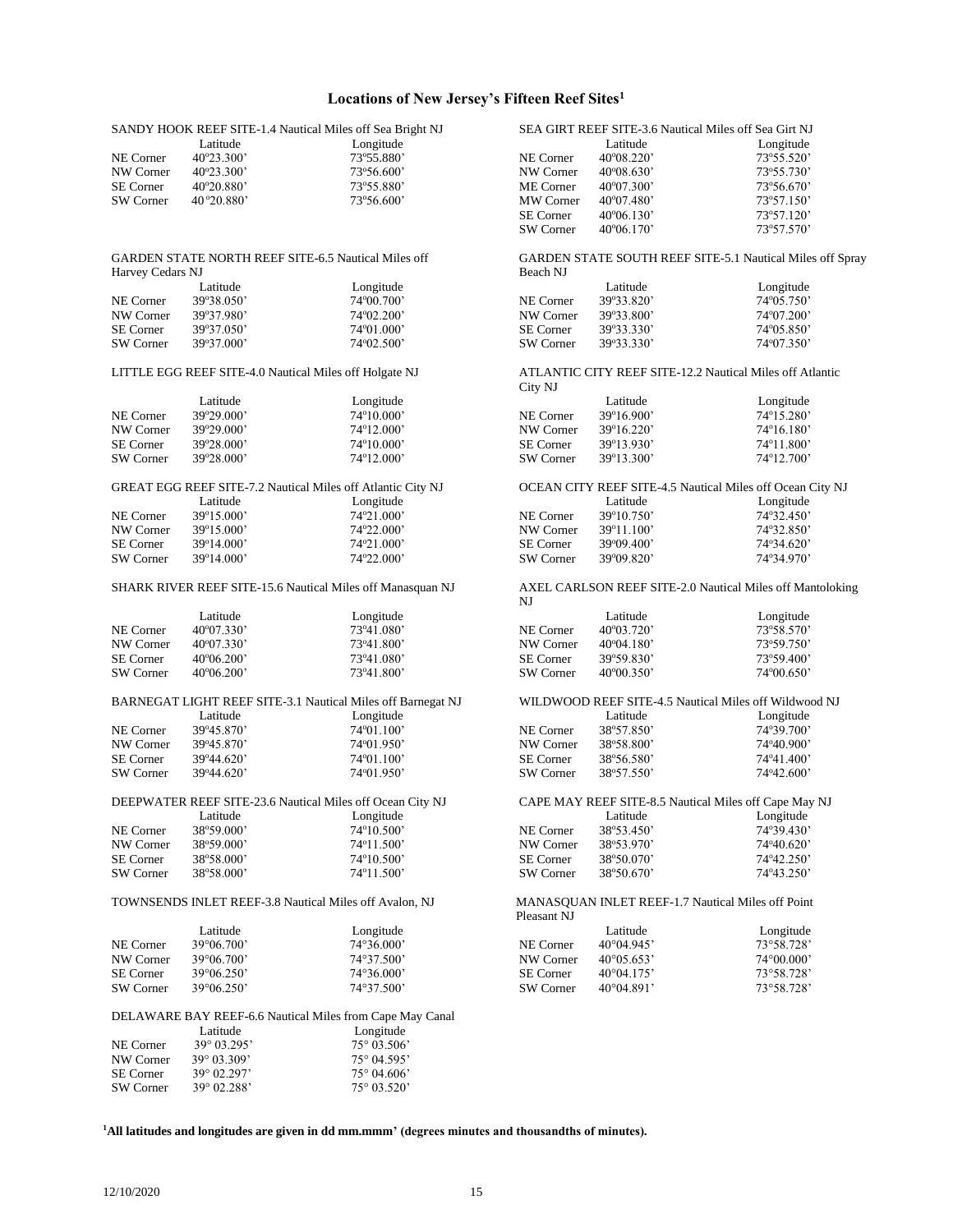# **Locations of New Jersey Reef Full Access Zones**

|                                |                  | Latitude             | Longitude            |
|--------------------------------|------------------|----------------------|----------------------|
| <b>North Full Access Zone:</b> | NE Corner        | $40^{\circ}$ 04.110' | 73° 59.600'          |
|                                | NW Corner        | $40^{\circ}$ 04.180' | 73° 59.750'          |
|                                | <b>SE Corner</b> | $40^{\circ}$ 03.500' | $73^{\circ} 59.600'$ |
|                                | SW Corner        | $40^{\circ}$ 03.500' | $73^{\circ} 59.906'$ |
|                                |                  |                      |                      |
|                                |                  | Latitude             | Longitude            |
| <b>South Full Access Zone:</b> | NE Corner        | $40^{\circ} 00.900'$ | $74^{\circ} 00.000'$ |
|                                | NW Corner        | $40^{\circ} 00.900'$ | 74° 00.499'          |
|                                | <b>SE</b> Corner | $40^{\circ} 00.060'$ | $74^{\circ} 00.000'$ |
|                                | <b>SW Corner</b> | $40^{\circ}$ 00.350' | $74^{\circ} 00.650'$ |

# **AXEL CARLSON REEF SITE FULL ACCESS ZONES-2.0 Nautical Miles off Mantoloking NJ**

**SANDY HOOK REEF SITE FULL ACCESS ZONE-1.4 Nautical Miles off Sea Bright NJ**

|                  | Latitude             | Longitude            |
|------------------|----------------------|----------------------|
| NE Corner        | $40^{\circ}$ 22.800' | 73° 55.880'          |
| NW Corner        | $40^{\circ}$ 22.800' | $73^{\circ} 56.600'$ |
| <b>MN</b> Corner | $40^{\circ}$ 22.500' | $73^{\circ} 56.300'$ |
| <b>SE Corner</b> | $40^{\circ}$ 22.500' | $73^{\circ} 55.880'$ |
| SW Corner        | $40^{\circ}$ 22.400' | $73^{\circ} 56.600'$ |
| MS Corner        | $40^{\circ}$ 22.400' | $73^{\circ} 56.300'$ |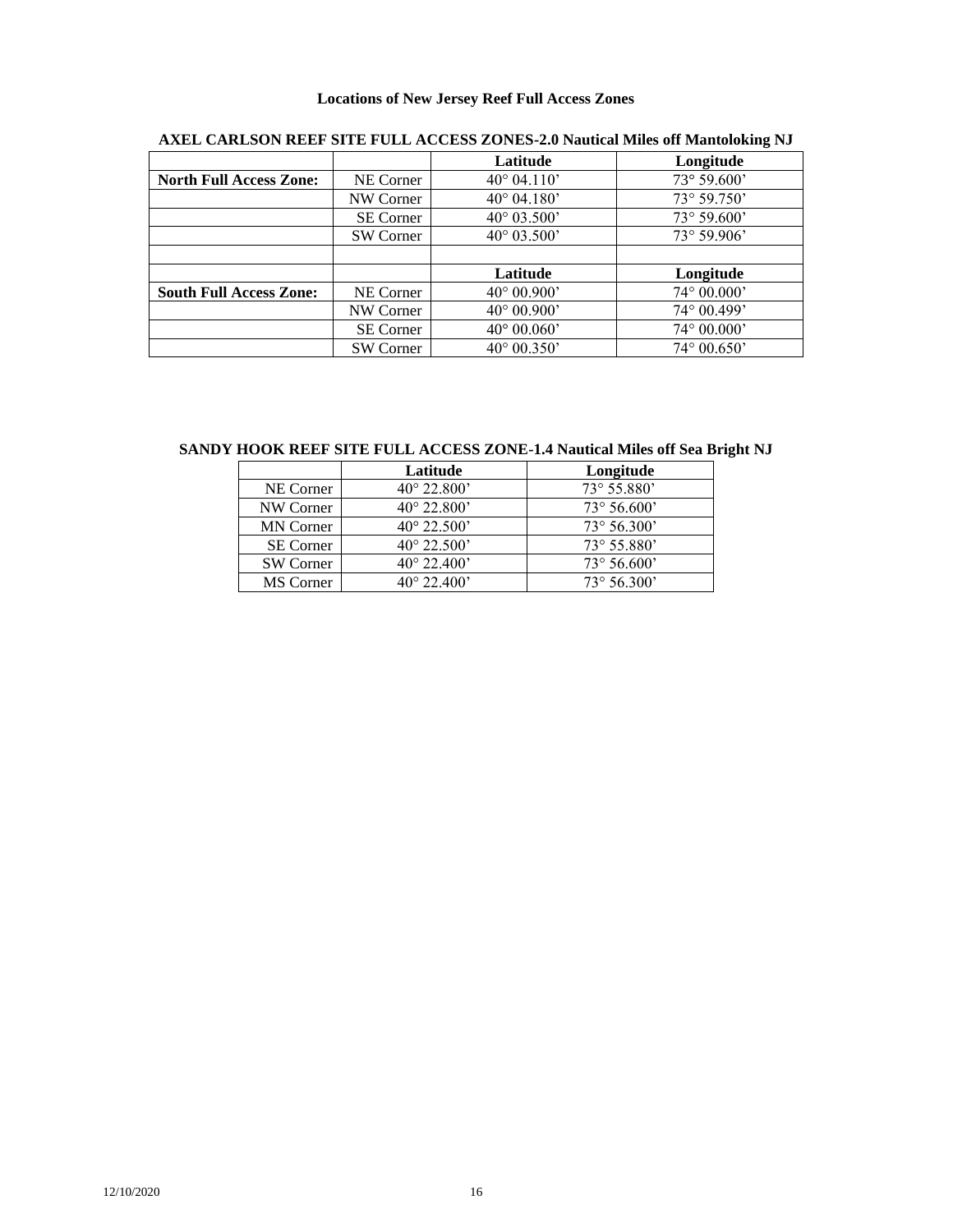# **New Jersey Atlantic Menhaden Management Program Quota Implementation, Monitoring, and Licensing**

# **General Quota Provisions**:

The New Jersey Atlantic menhaden commercial quota is currently 23,250.10 metric tons, equivalent to approximately 51.749 million pounds.

- 95% of the State's commercial quota is allocated to the purse seine fishery (approx. 49,161,611 pounds)
- 5% is allocated to all other gear types combined, i.e. pound net, gill net, trawl, and bait net licensed gear such as cast nets and beach seines (approx. 2,587,453 pounds)
- When a gear specific quota (purse seine and all others) is projected to be landed the Commissioner shall close the season by giving no less than two days public notice.
- If the menhaden season closes prematurely, the Commissioner may re-open the season for a specified time period.
- All closure and opening notifications will be communicated to the public via e-mail and posted on the Division of Fish and Wildlife's website.
- Any quota overage incurred by a gear type(s) will be deducted from the following year's quota.
- Once a gear specific season is closed, menhaden landing license holders (see below) will be allowed an incidental catch of no more than the limit set by the Atlantic States Marine Fisheries Commission.

• Current open seasons by gear type are as follows:

- Purse seine: January 1 December 31
- Gill Net: January 1 December 31
- Pound Net: January 1 December 31
- Trawl: January 1 December 31
- Bait Net: January 1 December 31
- A vessel or individual that does not qualify for a menhaden landing license (see below) shall be permitted to land for the purpose of sale no more than 100 pounds of menhaden at any time on any trip or day.

## **License Requirements**

- 1) Menhaden Purse Seine Fishing Vessel License required if intending to take menhaden with a purse seine or shirred net from any State waters
	- The fees for this license range from \$20 \$1500 depending on vessel tonnage.
	- The license needs to be renewed annually.
	- Vessel is designated as either the catch or carry vessel.
	- The maximum length of any vessel in the State's waters purse seine fishery is 90 feet.
	- The maximum length of the purse seine net is 150 fathoms (900 feet).
	- The removal of fish from the purse seine shall be by brailing or dip net only.
	- All fishing and related activities may not occur within 0.6 nautical miles from shore.
	- No fishing is permitted between sunset and sunrise.
	- No fishing is permitted on Saturdays, Sundays, and any holiday officially observed by the State of New Jersey.
	- Transferability and/or vessel upgrade is allowed within this State's waters fishery.
	- In the case of carry vessels licensed to land by purse seine, the replacement vessel shall be no greater than 10 percent in length or 10 percent in hold capacity, as measured in cubic feet, of the originally licensed carry vessel.
- 2) Menhaden Purse Seine Fishing Vessel Operators License– required if the Menhaden Purse Seine Fishing Vessel License owner is not the operator of the licensed purse seine vessel (i.e. issued to an operator/captain if person is not the owner of the Menhaden Purse Seine Fishing Vessel License).
	- Fees: Resident \$50; Non-resident \$75.
	- Issued to and in the name of the vessel operator.
- 3) New Jersey Menhaden Landing License required in order to land more than 100 pounds of menhaden at any time for the purpose of sale or barter and to participate in the directed fishery for menhaden.
	- Limited Entry License
	- License is specific to the gear type listed on the license.
	- The owner of a New Jersey Menhaden Landing License will be required to sell all menhaden to an entity in possession of a New Jersey Menhaden Dealer License.
	- •The owner of a New Jersey Menhaden Landing License will also be required to report all landings monthly in a format provided by the Department of Environmental Protection.
	- All license holders must provide, at the time of licensure, their e-mail address in order for the Commissioner to provide timely notice of any season closure.
	- The license needs to be renewed annually.
	- The cost of the New Jersey Menhaden Landing License is as follows:
	- Landing license assigned to a purse seine vessel costs \$150 residents; \$750 non-residents.
	- Landing license assigned to all other gear costs \$50 residents; \$250 non-residents.
	- A vessel or individual that does not possess a New Jersey Menhaden Landing License or Personal Use Limited Sale License shall be permitted to land no more than 100 pounds of menhaden at any time on any trip or day. Also, these landings must be sold to an entity in possession of a New Jersey Menhaden Dealer License (see below).

Purse seine fishing for menhaden exclusively in the Federal waters of the Exclusive Economic Zone (EEZ), 3-200 nautical miles from shore, is not governed by the above license requirements, except that carry vessels must possess a New Jersey Menhaden Landing License and report landings each week.